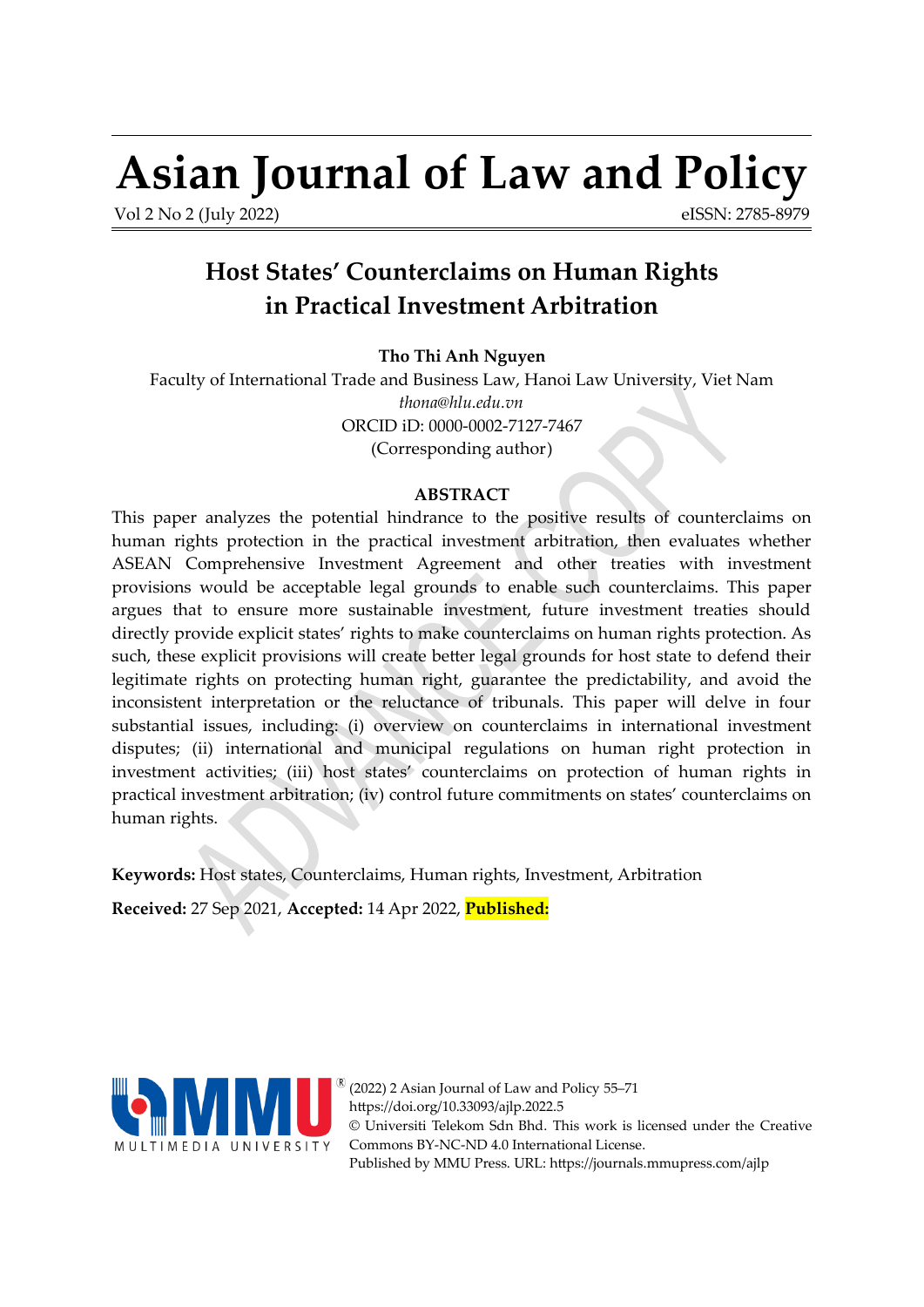#### **1. Introduction**

<span id="page-1-0"></span>Investment treaties have been long criticized for their procedural and substantive provisions which confer only foreign investors the claimants' role.<sup>[1](#page-1-1)</sup> In order to achieve more balanced treaties, besides the existing procedural rules, such as the United Nations Commission on International Trade Law (UNCITRAL) Arbitration Rules or the 1964 Washington Convention on the Settlement of Investment Disputes Between States and Nationals of Other States (ICSID Convention), States have initially tried to include counterclaims in their investment treaties to enable host states' rights to defend.<sup>[2](#page-1-3)</sup> A review of practice of international investment disputes reflects that the counterclaims on the ground of human rights violations have been rarely employed by the respondents as possible escape door.<sup>[3](#page-1-5)</sup>

<span id="page-1-6"></span><span id="page-1-4"></span><span id="page-1-2"></span>Investment arbitration practice worldwide shows a reluctance of the tribunals to entertain such arguments in the absence of explicit provisions on foreign investor's human rights obligations.<sup>[4](#page-1-7)</sup> This Article, would therefore analyze the potential hindrances to achieve positive results in counterclaims for human rights violation in the investment arbitration practice, and then evaluate whether the ASEAN Comprehensive Investment Agreement (ACIA) and other treaties with investment provisions would provide acceptable legal ground to enable such counterclaims. This Article argues that to ensure more sustainable investment, future investment treaties should provide explicit rights to the host States to make counterclaims for the violation of human rights. As such, these explicit provisions will create a better legal ground for the host States to defend their legitimate rights for the protection of human rights, guarantee predictability, and avoid inconsistent interpretation or reluctance of the tribunals.

This Article is divided into six main parts, namely (i) overview of the counterclaims in international investment disputes; (ii) international and municipal regulations on human rights protection in investment activities; (iii) examination of consent; (iv) examination of the cause of action for counterclaims related to human rights; (v) host States' counterclaims on the grounds of violation of human rights in investment arbitration practice; (vi) control of future commitments on States' counterclaims for human rights violations.

<span id="page-1-1"></span>[<sup>1</sup>](#page-1-0) Gabrielle Kaufmann-Kohler and Michele Potestà, *Investor-State Dispute Settlement and National Courts: Current Framework and Reform Options* (Springer Nature 2020) 7.

<span id="page-1-3"></span>[<sup>2</sup>](#page-1-2) For example, in *Saluka Investments BV v Czech Republic*, Decision on Jurisdiction over the Czech Republic's Counterclaim (UNCITRAL, 7 May 2004), the tribunal initially considered respondent's counterclaim carefully.

<span id="page-1-5"></span><sup>&</sup>lt;sup>[3](#page-1-4)</sup> Pierre Lalive and Laura Halonen, 'On the Availability of Counterclaims in Investment Treaty Arbitration' in Alexander J Bělohlávek and Naděžda Rozehnalová (eds), *Czech Yearbook of International Law* (2011) 141.

<span id="page-1-7"></span><sup>&</sup>lt;sup>[4](#page-1-6)</sup> Yarik Kryvoi, 'Counterclaims in Investor-State Arbitration' (2012) 21 Minnesota Journal of International Law 216, 252.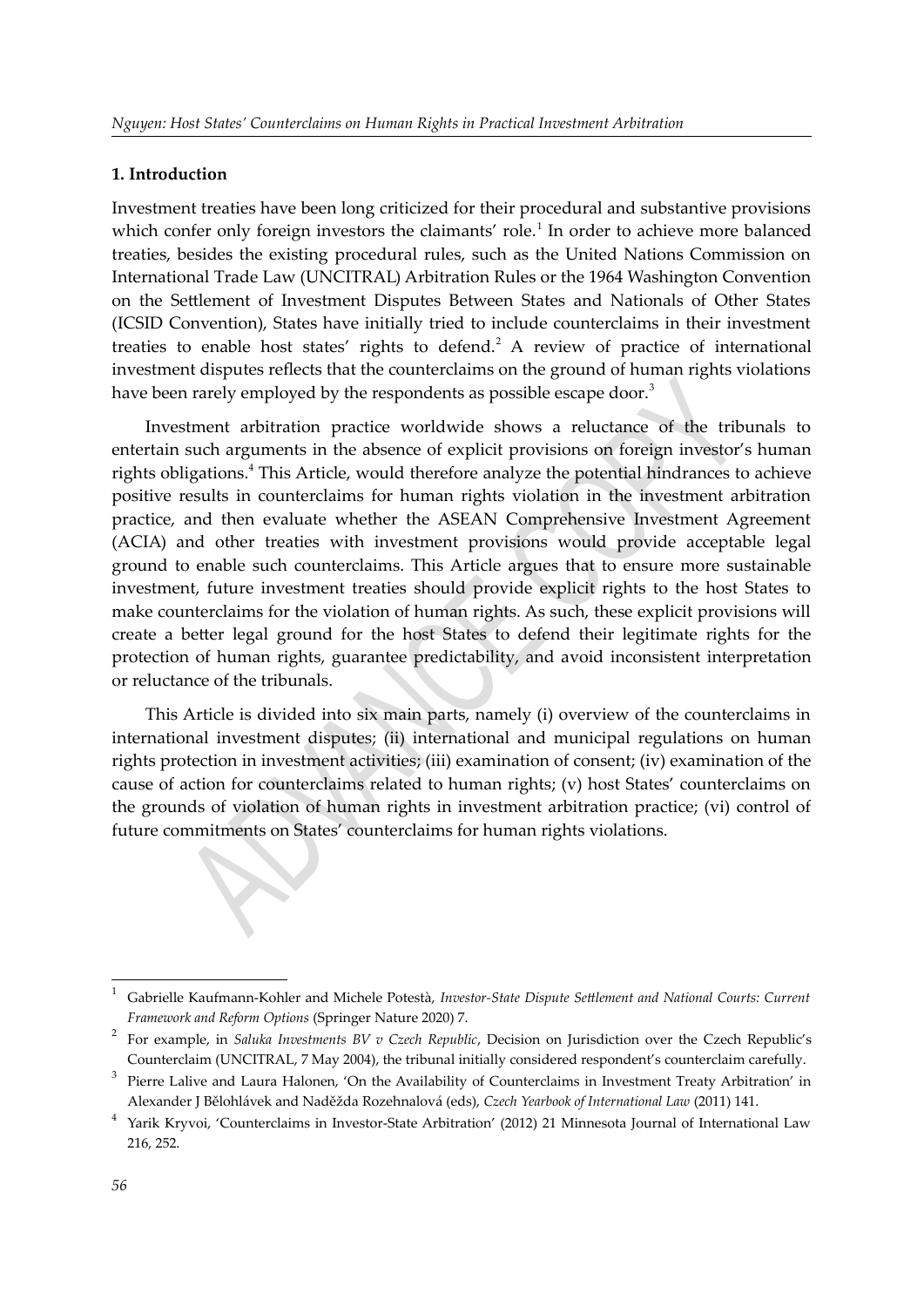#### **2. Overview of the Counterclaims in International Investment Disputes**

<span id="page-2-0"></span>Investment treaties traditionally provide an asymmetrical system of investment rules in which foreign investors enjoy rights without fulfilling any obligations.<sup>[5](#page-2-1)</sup> The best outcome of an investment arbitration for a State, therefore would be a circumstance in which the host State does not lose. An issue must be highlighted that whether the States should have the rights to protect themselves in case of answering to investors' bad faith or illegal actions.<sup>[6](#page-2-3)</sup> In international investment arbitration, the issue of counterclaims needs to be envisaged.

<span id="page-2-2"></span>The State's right to file counterclaims, first must be built on a competent ground. Since an arbitral tribunal has no ex-officio or statutory authority over counterclaims, the arbitral tribunal should delve into the wordings of arbitration agreements or investment treaties to decide whether the contracting parties would have allowed the counterclaims. Unlike an investment contract that clearly defines the obligations of two parties, an investment treaty usually does not provide any obligations on the investor. If an investor sues the government of the host country on the ground under a treaty, the respondent's counterclaim is unlikely to be admissible. Second, the arbitral tribunal should decide which law will be applied to such a counterclaim. This Article, therefore, focuses on analyzing the State's counterclaim in international investment arbitration based on breach of treaty obligations.

The next sections analyze the requirements for a counterclaim for violation of human rights, to be entertained, specifically (i) the first and foremost requirement is, the consent provided in the investment treaties or procedural rules; (ii) the second requirement, is that investment treaties should include legal grounds for the counterclaim, enforceable by the arbitral tribunals.

#### **3. Examination of the Consent**

Counterclaims have been provided in existing procedural rules under the framework of UNCITRAL Arbitration Rules or ICSID Convention. Recently, States have tried to include grounds for the counterclaims in their investment treaties with the purpose of enabling the host States' rights to defend themselves.

#### **3.1 Existing Procedural Rules**

The respondent's right to counterclaim is recognized as a procedural right in a number of arbitration rules, including the UNCITRAL Arbitration Rules and ICSID Convention. ICSID Convention states:,

"Except as the parties otherwise agree, the Tribunal shall, if requested by a party, determine any incidental or additional claims or counterclaims arising

<span id="page-2-1"></span>[<sup>5</sup>](#page-2-0)Kaufmann-Kohler and Potesta (n [1\)](#page-1-1).

<span id="page-2-3"></span>[<sup>6</sup>](#page-2-2)For example, in *Fraport AG Frankfurt Airport Services Worldwide v The Republic of the Philippines* (ICSID Case No ARB/03/25, 2007).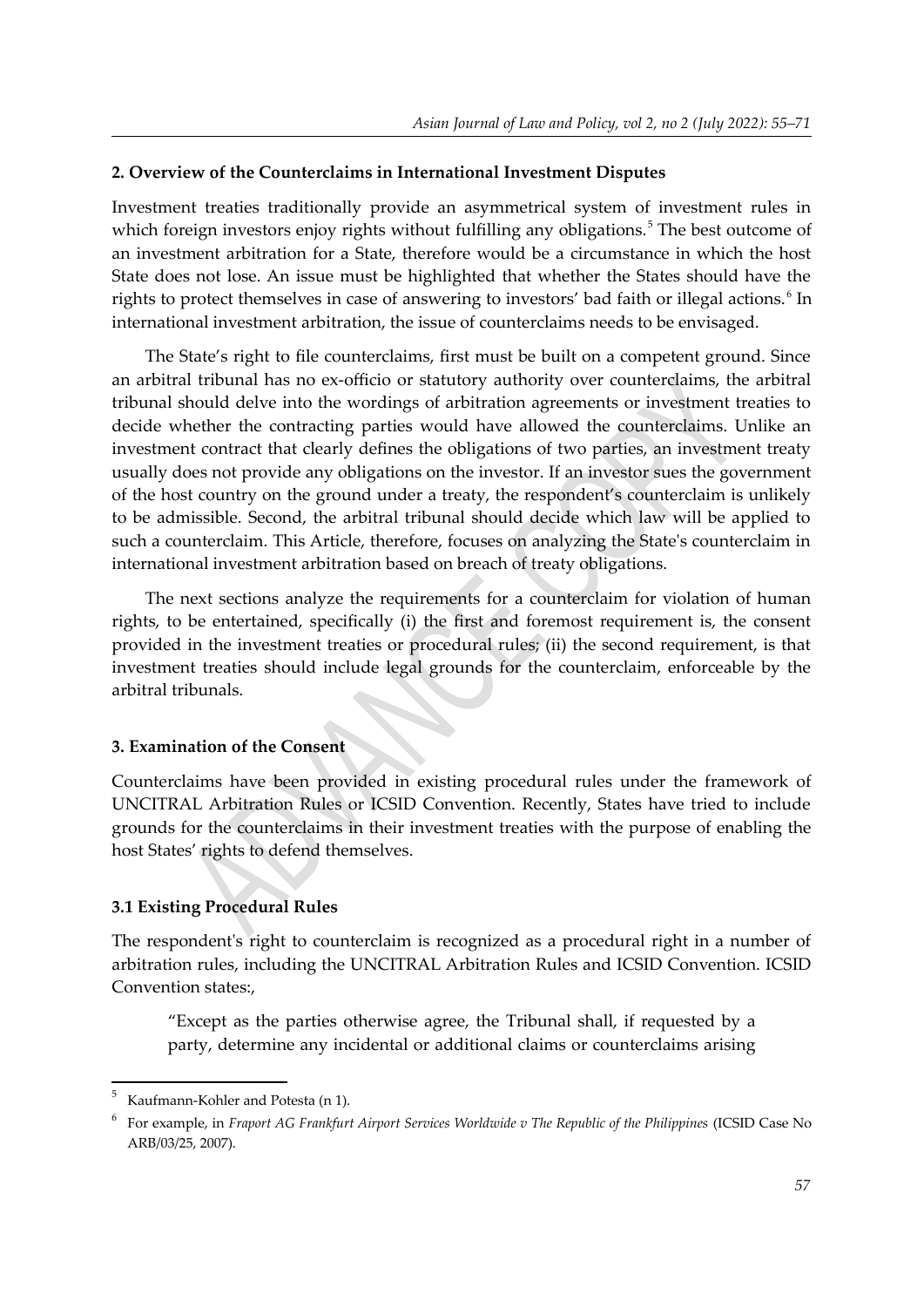<span id="page-3-0"></span>directly out of the subject-matter of the dispute provided that they are within the scope of the consent of the parties and are otherwise within the jurisdiction of the Centre."[7](#page-3-1)

<span id="page-3-2"></span>This provision can be interpreted to imply that a counterclaim is acceptable if both parties mutually approve. It is argued that the investors have tendencies of choosing to consent to the host States' counterclaims to prevent host States from taking up new proceedings.<sup>[8](#page-3-3)</sup> If the new proceeding occurs, the host State may have to apply other methods instead of arbitration. The investors hardly consent to counterclaims, or seldom accept an arbitration agreement on counterclaims. Such situations will be like situation where the host State rather decline the arbitration agreement in the absence of ISDS clauses in Bilateral Investment Treaties (BITs). The required consent may avoid any uncertainties, opposition, and arguments on the matter of consent but is rarely useful to the host States.

#### **3.2 Investment Treaties**

<span id="page-3-6"></span><span id="page-3-4"></span>Practices reveal that investment treaties also take diversified approaches to counterclaims provision.<sup>[9](#page-3-5)</sup> The first and foremost requirement for a counterclaim to be accepted is that there must be consent provided in the investment treaties.<sup>[10](#page-3-7)</sup> While States can control the consent in the treaty negotiation, they can hardly gain it in the arbitration proceedings. This results in different types of consents.

#### **3.2.1 Explicit Consent**

<span id="page-3-8"></span>Explicit consent is not common in investment treaties. Historically, investment treaties have enabled investors to obtain remedies; therefore these instruments do not expressly include consent to the States' counterclaims.<sup>[11](#page-3-9)</sup> More recently, this tendency is changing, although at minimal pace and scope. For example, China-Mauritius Free Trade Agreement (FTA) provides that:

<span id="page-3-1"></span>[<sup>7</sup>](#page-3-0)International Centre for Settlement of Investment Disputes Convention, (entered into force on 14 October 1966) (ICSID Convention) art 46.

<span id="page-3-3"></span>[<sup>8</sup>](#page-3-2) Hege Elisabeth Veeenstrat-Kjos, 'Counterclaims by Host States in Investment Treaty Arbitration' (2007) 4 Transnational Dispute Management 4.

<span id="page-3-5"></span><sup>&</sup>lt;sup>[9](#page-3-4)</sup> For example, two ICSID tribunals' decisions, taking entirely different perspectives on their jurisdictions to decide States' counterclaims *Spyridon Roussalis v Romania* (ICSID Case No ARB/06/1, 7 Dec. 2011) and *Antoine Goetz & Others and SA Affinage des Metaux v Republic of Burundi* (ICSID Case No ARB/01/2, 21 June 2012).

<span id="page-3-7"></span>[<sup>10</sup>](#page-3-6) See Lucy Reed, Jan Paulsson and Nigel Blackaby, *Guide to ICSID Arbitration* (Kluwer Law International BV 2004) 35; Jan Paulsson, 'Arbitration Without Privity' (1995) 10 ICSID Review-Foreign Investment Law Journal 232.

<span id="page-3-9"></span>[<sup>11</sup>](#page-3-8) Yasmine Lahlou, Rainbow Willard, Meredith Craven and Chaffetz Lindsey, 'The Rise of Environmental Counterclaims in Mining Arbitration' (31 July 2019) Lexology <https://www.lexology.com/library/detail.aspx? g=bbc29b22-4e33-4d55-810f-296765e218d2>.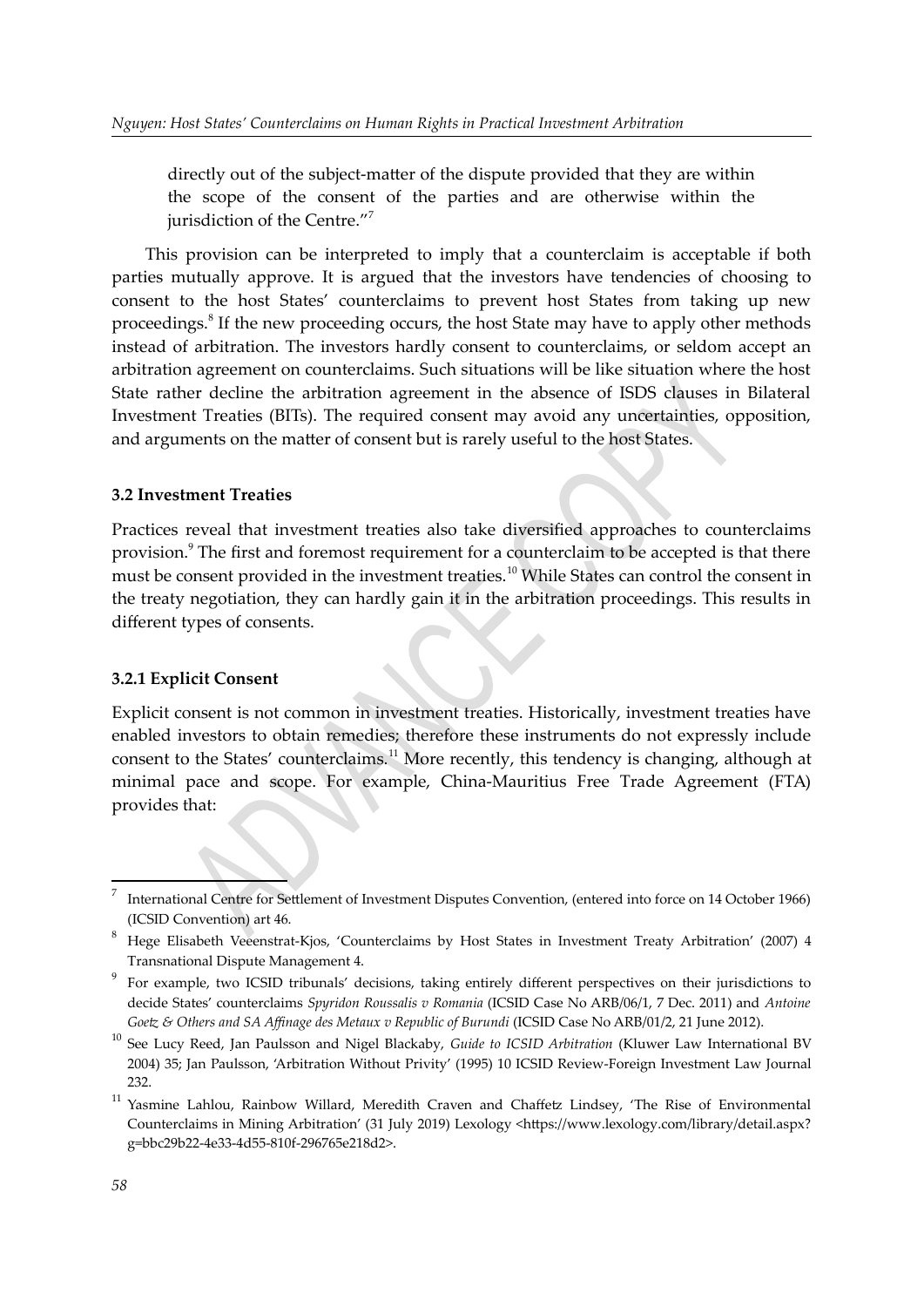<span id="page-4-2"></span><span id="page-4-0"></span>"When the claimant submits a claim…, the respondent may make a counterclaim in connection with the factual and legal basis of the claim or rely on a claim for the purpose of a set off against the claimant."<sup>[12](#page-4-1)</sup>

 Nevertheless, this agreement only limits the State's counterclaims to the extent of investment contract breach.<sup>[13](#page-4-3)</sup> While this can be interpreted that a treaty obligation breach is excluded, one might argue another possible interpretation of this clause. Indeed, a treaty obligation breach is not mentioned, that does not mean the treaty prohibits counterclaims of that kind. Thus, it is unclear whether a counterclaim is allowed for an original treaty-based claim. Ironically, though this FTA provides explicit consent, it might not be helpful for the State in the treaty-based claim.

Some treaties construct a more limited scope of counterclaims. The Comprehensive and Progressive Agreement for Trans-Pacific Partnership (CPTPP) provides expressly that:

<span id="page-4-4"></span>"When the claimant submits a claim pursuant to investment authorization or investment agreement, the respondent may make a counterclaim in connection with the factual and legal basis of the claim or rely on a claim for the purpose of a set-off against the claimant." $14$ 

Despite allowing counterclaims, this Article explicitly excludes the counterclaim for treaty obligation breach. This may reflect exactly the spirit of traditional investment treaties which only provide for obligations on the States.

#### **3.2.2 Implicit Consent**

Under most investment treaties, consent to counterclaims is not expressly contemplated. Popularly, many treaties do exclude some counterclaims in specific circumstances. In ACIA, counterclaims are constructed in an implicit manner:

<span id="page-4-6"></span>"A disputing Member State shall not assert, as a defence, counter-claim, right of set-off or otherwise, that the disputing investor in relation to the covered investment has received or will receive, pursuant to an insurance or guarantee contract, indemnification or other compensation for all or part of any alleged loss."[15](#page-4-7)

<span id="page-4-8"></span>Such exclusion of some counterclaims would be interpreted as the allowance of other types of counterclaims if the interpretation is based on a basic principle of treaty construction.[16](#page-5-0) This type of clause can be found in quite a number of other trade and

<span id="page-4-1"></span> $12$  Free Trade Agreement between The Government of The People's Republic of China and The Government of the Republic of Mauritius, art 8.24(4).

<span id="page-4-3"></span><sup>&</sup>lt;sup>[13](#page-4-2)</sup> ibid, subparas  $1(a)(i)(B) - 1(b)(i)(B)$ .

<span id="page-4-5"></span><sup>&</sup>lt;sup>[14](#page-4-4)</sup> Comprehensive and Progressive Agreement for Trans-Pacific Partnership (signed on 8 March 2018) (CPTPP) art 19.9.2.

<span id="page-4-7"></span><sup>&</sup>lt;sup>[15](#page-4-6)</sup> ASEAN Comprehensive Investment Agreement (entered into force on 29 March 2012) (ACIA) art 34.4.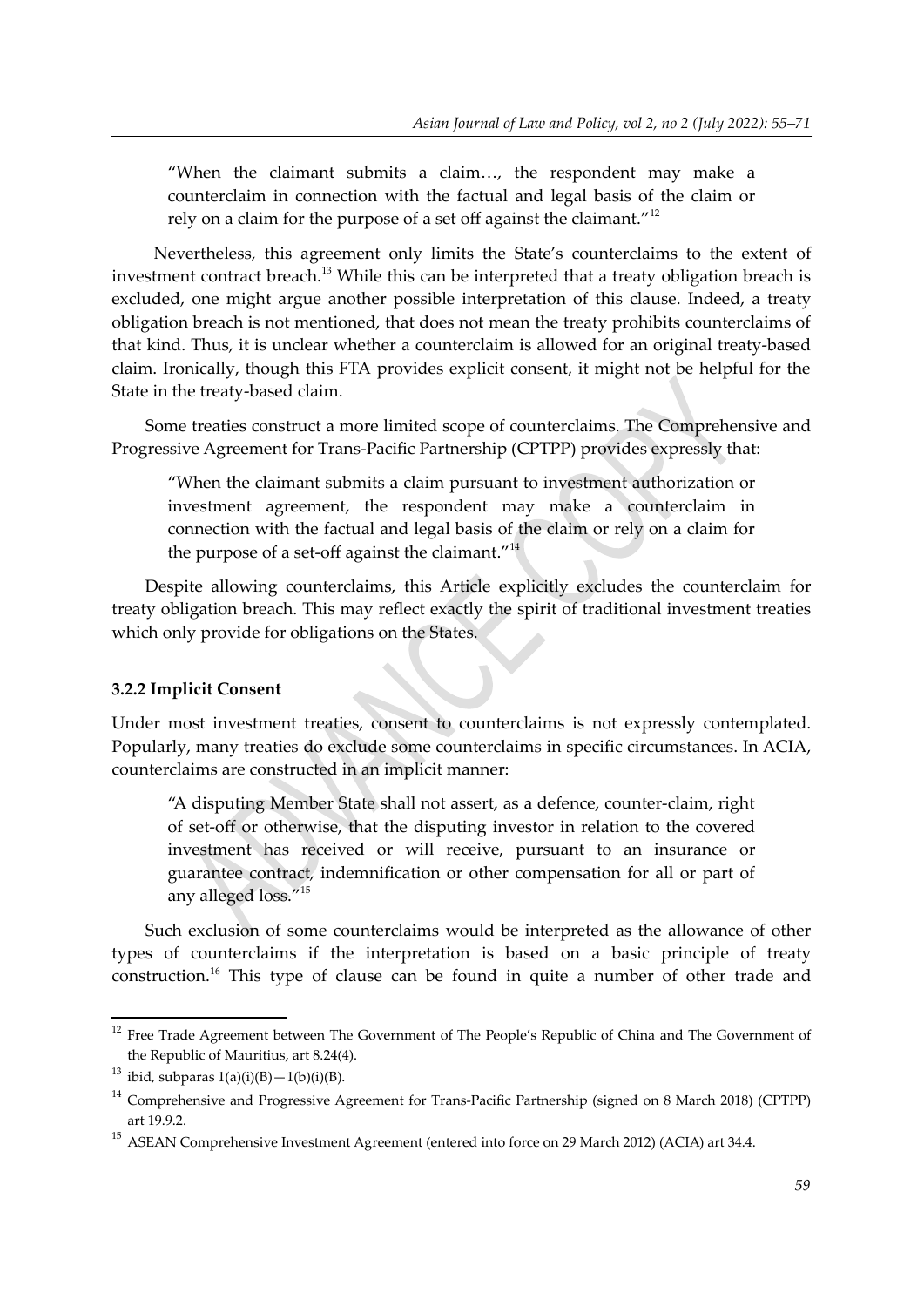<span id="page-5-5"></span><span id="page-5-3"></span><span id="page-5-1"></span>investment treaties,<sup>[17](#page-5-2)</sup> which sounds almost similar.<sup>[18](#page-5-4)</sup> Counterclaims grounded in the claimant's entitlement to gain compensation<sup>[19](#page-5-6)</sup> are not allowed, but with a condition.

<span id="page-5-7"></span>In investment arbitration practice, the tribunals can only rely on the wordings of procedural provisions in investment treaties to deduce the investor's consent from it. The clear interpretation of counterclaims in BITs, for instance, as in *Saluka v Czech Republic*, [20](#page-5-8) is rarely provided in the investment dispute resolution. Practical decisions of investment arbitrations reveal that some tribunals have made a broad interpretation of BITs provisions, allowing counterclaims from the States.<sup>[21](#page-5-10)</sup> Whether the ISDS clause is likely to create a path for the counterclaims depends on the tribunal.

#### <span id="page-5-9"></span>**3.2.3 Required Consent**

The required consent can be found both in ICSID Convention and some BITs. The Slovakia-Iran BIT requires the claimant to consent to State counterclaims expressly in writing when

<span id="page-5-0"></span><sup>&</sup>lt;sup>[16](#page-4-8)</sup> Michael Waibel, 'The Origins of Interpretive Canons in Domestic Legal Systems' in Joseph Klingler, Yuri Parkhomenko and Constantinos Salonidis (eds), *Between the Lines of the Vienna Convention? Canons and Other Principles of Interpretation in Public International Law* (Wolters Kluwer 2018).

<span id="page-5-2"></span><sup>&</sup>lt;sup>[17](#page-5-1)</sup> United States-Mexico-Canada Agreement (signed 30 November 2018) (USMCA) art 14.D.7(8); Investment Agreement for the COMESA Common Investment Area (signed 23 May 2007) (COMESA Investment Agreement) art 7(6); Georgia-Japan Bilateral Investment Treaty (signed 29 January 2021) (Georgia-Japan BIT) art 23(15); Argentina-Japan Bilateral Investment Treaty (signed 1 December 2018) (Argentina-Japan BIT) art 25(14); Peru-Australia Free Trade Agreement (entered into force 11 February 2020) (PAFTA) art 8.24(8); Mexico-United Arab Emirates Bilateral Investment Treaty (entered into force 25 January 2018) (Mexico-UAE BIT) art 16; Chile-Hong Kong, China SAR Bilateral Investment Treaty (signed 18 November 2016) (Chile-Hong Kong BIT) art 26(7).

<span id="page-5-4"></span>[<sup>18</sup>](#page-5-3) For example, European Union-Vietnam Investment Protection Agreement (signed 30 June 2019) (EUVIPA) art 3.56 stipulates that: "The Tribunal shall not accept as a valid defence, counterclaim, set-off or similar claim the fact that the investor has received or will receive indemnification or other compensation pursuant to an insurance or a guarantee contract in respect of all or part of the compensation sought in a dispute initiated pursuant to this Section." Another example may be found in Belgium-Luxembourg Economic Union (BLEU)- Mozambique Bilateral Investment Treaty, art 10(6), which says that, "In any proceeding involving an investment dispute, a Contracting Party shall not assert, as a defence, counterclaim, right of set-off or for any other reason, that indemnification or other compensation for all or part of the alleged damages has been received pursuant to an insurance or guarantee contract, but the Contracting Party may require evidence that the compensating party agrees to that the investor exercises the right to claim compensation."

<span id="page-5-6"></span>[<sup>19</sup>](#page-5-5) Yasmine Lahlou, Rainbow Willard and Meredith Craven, 'The Rise of Environmental Counterclaims in Mining Arbitration' (18 June 2019) Global Arbitration Review <https://globalarbitrationreview.com/guide/the-guidemining-arbitrations/1st-edition/article/the-rise-of-environmental-counterclaims-in-mining-arbitration>.

<span id="page-5-8"></span><sup>&</sup>lt;sup>[20](#page-5-7)</sup> Czech Republic-Netherlands Bilateral Investment Treaty (entered into force 1 October 1992) (CR-Netherlands BIT), art 8 provides the jurisdictional basis for the *Saluka v Czech Republic* case: "… Each Contracting Party hereby consents to submit a dispute … to an arbitral tribunal, if the dispute has not been settled amicably within a period of six months from the date either party to the dispute requested amicable settlement". This broad clause enables the arbitrators to interpret their jurisdictions on counterclaims.

<span id="page-5-10"></span>[<sup>21</sup>](#page-5-9) The tribunal in *Saluka v Czech Republic* assumed that the wordings of Article 8 in the BITs can be interpreted broadly to enable counterclaims, see *Saluka v Czech Republic*, para 39. The tribunal in *Aven v Costa Rica* allowed all counterclaims except for ones grounded in the state's right to claim compensation for the alleged damages, see *David R Aven v Republic of Costa Rica* (ICSID Case No UNCT/15/3, Award 2018) para 693.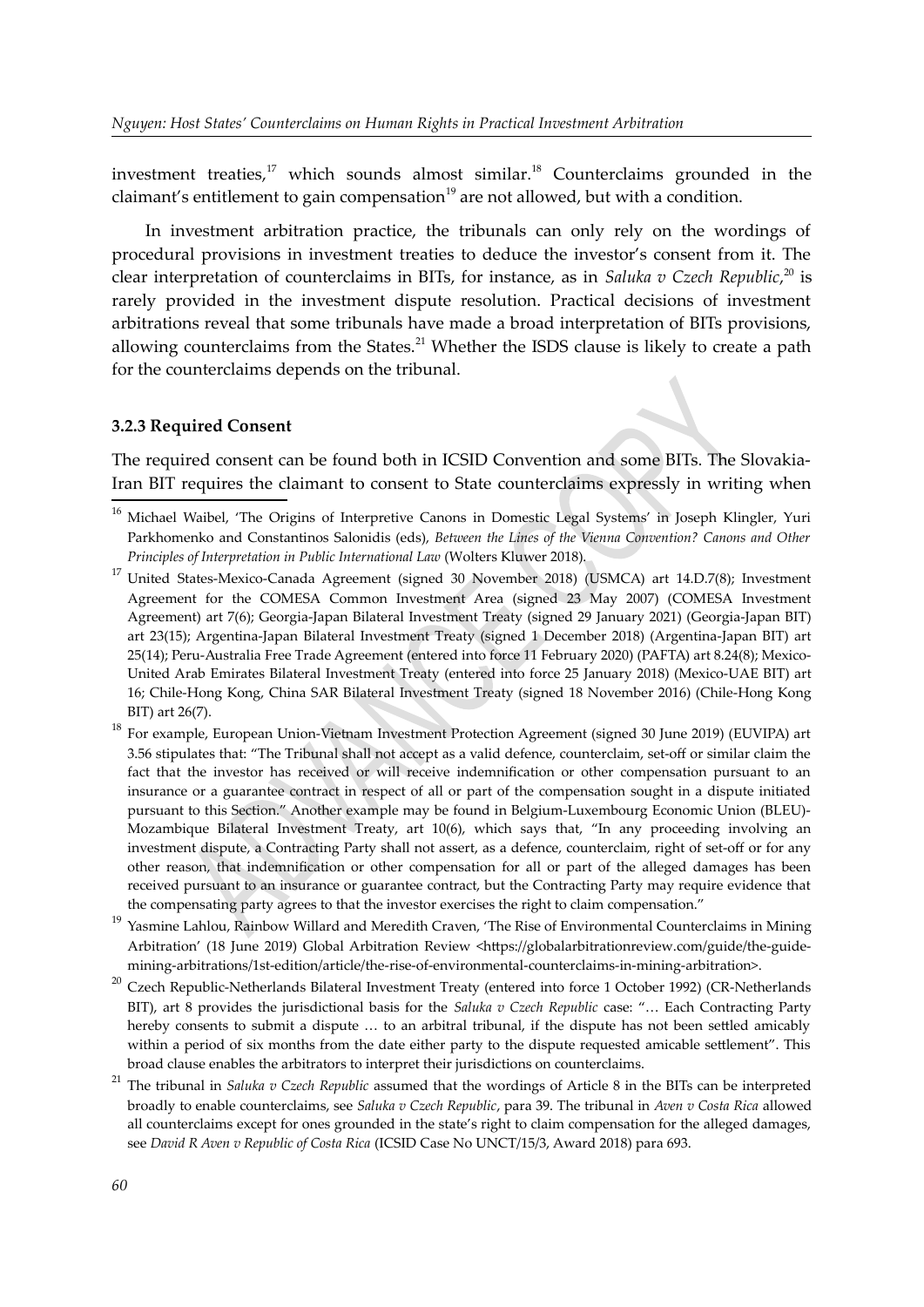submitting a dispute to arbitration. This BIT makes sure that State's counterclaims are guaranteed by the both parties. As analyzed in section 2.1, this requirement is hardly satisfied. Professor Schreuer has supported a counterclaim, which is proximately connected to the investor's claim, contending that it will be counted as a mutual consent. $^{22}$  $^{22}$  $^{22}$ 

# <span id="page-6-0"></span>**3.2.4 Close Connection**

<span id="page-6-6"></span><span id="page-6-4"></span><span id="page-6-2"></span>The counterclaims should connect to the original claims of the foreign investor. Some investment treaties require that the counterclaims should be connected to the material facts and legal grounds.<sup>[23](#page-6-3)</sup> In *Urbaser v Argentina*, the tribunal concluded that the counterclaim was closely connected with the original complaint,  $24$  after examining its factual and legal links to the claimant's claim.<sup>[25](#page-6-7)</sup> The connection between the counterclaim and the original claim is what tribunals seek to clarify while establishing a counterclaim's direct relation with the dispute.

#### **4. Examination of the Cause of Action for Counterclaims in Human Rights**

<span id="page-6-8"></span>Once the arbitral tribunals have found jurisdiction over the counterclaims as analyzed in section 3, they will decide whether there are causes of action for such counterclaims.  $^{26}$  $^{26}$  $^{26}$  In the process of investing and operating the investment, the investor may violate human rights. However, these violations are often governed by national laws. In terms of investment treaty obligations-based disputes, the State would find it difficult to file counterclaims related to such violations, because the investors' obligations to respect human rights are almost not specified in such instruments. ICSID Convention allows the arbitral tribunal to settle disputes according to the applicable law, mutually consented by the disputants; without such agreement, the arbitral tribunal shall apply the host State's national law and the rules of international law.[27](#page-6-11)

<span id="page-6-10"></span>In this section, the Article studies the counterclaims grounded in the obligations of protecting human rights in accordance with the host State law, and explores the supporting rules in the international treaties. Also, the Article explores how international obligations to protect human rights are incurred upon investors, and how such obligations are codified in the investment instruments.

<span id="page-6-1"></span>[<sup>22</sup>](#page-6-0) Christoph H Schreuer, *The ICSID Convention: A Commentary: A Commentary on the Convention on the Settlement of Investment Disputes between States and Nationals of Other States* (2nd edn, Cambridge University Press 2009) 756.

<span id="page-6-3"></span><sup>&</sup>lt;sup>[23](#page-6-2)</sup> For example, Argentina-United Arab Emirates Bilateral Investment Treaty, art 28(4).

<span id="page-6-5"></span> $^{24}$  $^{24}$  $^{24}$  ICSID Convention, art 46.

<span id="page-6-7"></span>[<sup>25</sup>](#page-6-6) *Urbaser SA and Consorcio de Aguas Bilbao Bizkaia, Bilbao Biskaia Ur Partzuergoa v The Argentine Republic* , (ICSID Case No ARB/07/26, Award 2016) para 1151.

<span id="page-6-9"></span> $26$  Lahlou (n 11).

<span id="page-6-11"></span><sup>&</sup>lt;sup>[27](#page-6-10)</sup> ICSID Convention, art  $42(1)$ .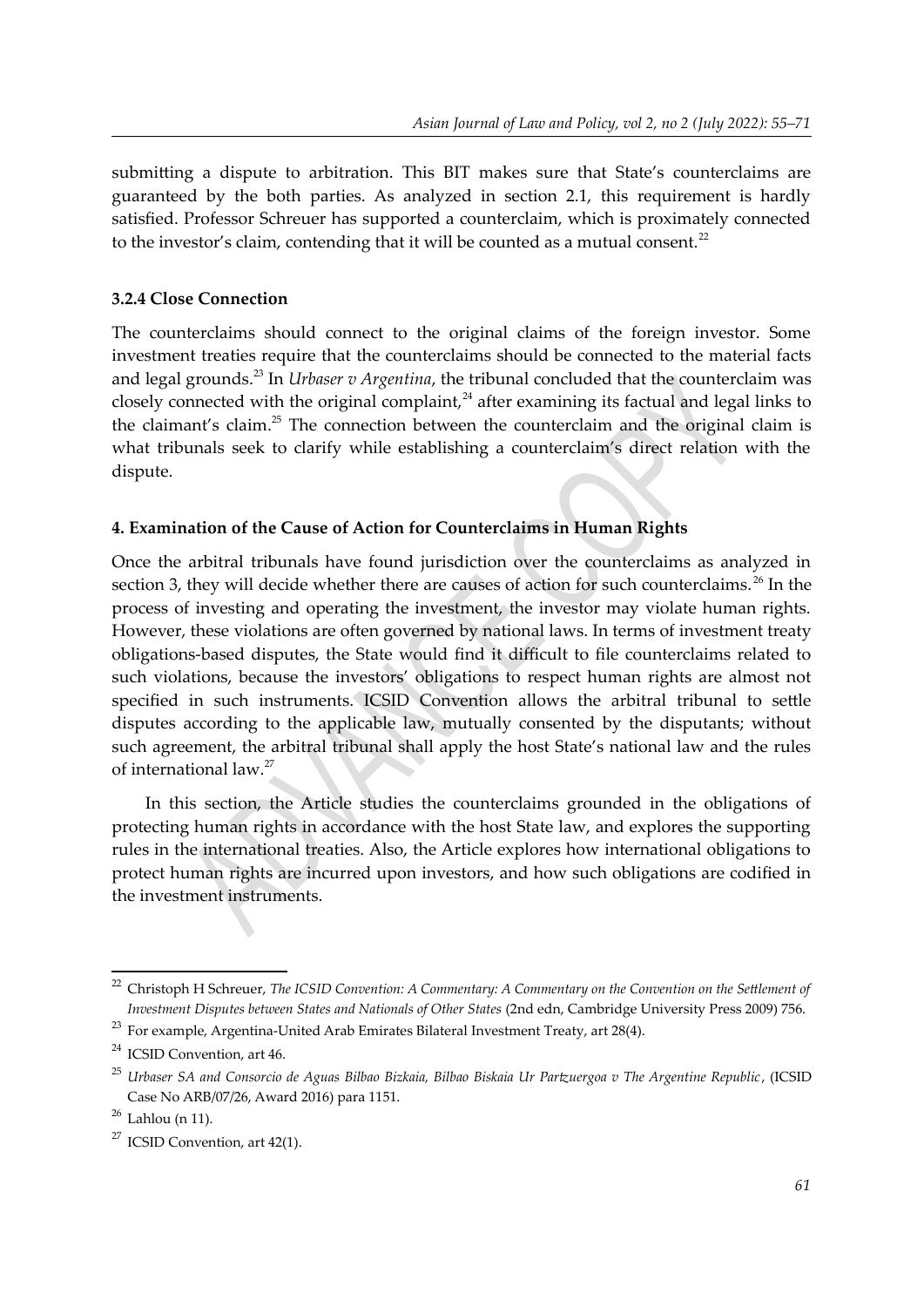#### **4.1 A Link to Domestic Law**

<span id="page-7-0"></span>Investment treaties can contain provisions supporting counterclaims based on a violation of national laws. As provided in ACIA, 'covered investment' is required to be established, acquired or expanded and admitted according to members' laws, regulations, and national policies.<sup>[28](#page-7-1)</sup> Although this provision does not provide specific responsibilities for the investors, the requirement of investors' legitimate investment in accordance with domestic law would be a reasonable cause of action. This provision can be interpreted to incorporate the host States' domestic law on human rights into the treaty. Pursuant to ACIA, the tribunal settles the dispute in accordance with the national law of the disputants, if applicable.<sup>[29](#page-7-3)</sup> As a result, the tribunal may find that any investors who ignore the State's human rights violate both domestic law and international law. Such ACIA provisions can affirm the implied obligations of investors to protect the host States' law on human rights, enabling a cause of action for the counterclaim.

<span id="page-7-2"></span>To date, there have not been many treaties that specifically impose obligations to obey the host State's national law on investors. The new investment treaties may be construed differently. The Comprehensive and Progressive Agreement for Trans-Pacific Partnership (CPTPP), for example, does not explicitly require the investors to obey the host States' domestic laws. The tribunal shall consider the host State's law, if it is connected to the complaint, under the treaty obligations, as a matter of fact. $30$ 

<span id="page-7-4"></span>This Article argues that the explicit inclusion of foreign investors' obligations to obey domestic law in investment treaties is more favorable to the State to raise counterclaims for violation of human rights. Also, the host States should be granted the regulatory space in which they would better protect human rights.

# **4.2 International Obligations to Protect Human Rights**

International human rights law includes a system of treaties developed by countries and international organizations, such as the International Covenant on Civil and Political Rights (ICCPR), the International Covenant on Economic, Social and Cultural Rights 1966 (ICESCR), and the United Nations Convention on the Rights of the Children (UNCRC). States are the main actors participating and exercising rights and obligations in international treaties on human rights. Like domestic law, such international treaties on human rights cannot provide causes of action, if they are not incorporated into the investment treaties or the investment treaties do not refer to them. It will be tough for the arbitral tribunals to cite international law as reasonable grounds for allowing counterclaims on human rights unless the relevant investment treaties themselves directly mention the foreign investors' obligations to comply.

<span id="page-7-1"></span> $^{28}$  $^{28}$  $^{28}$  ACIA, art 4(a).

<span id="page-7-3"></span> $^{29}$  $^{29}$  $^{29}$  ACIA, art 40.1.

<span id="page-7-5"></span> $30$  CPTPP, art 9.25.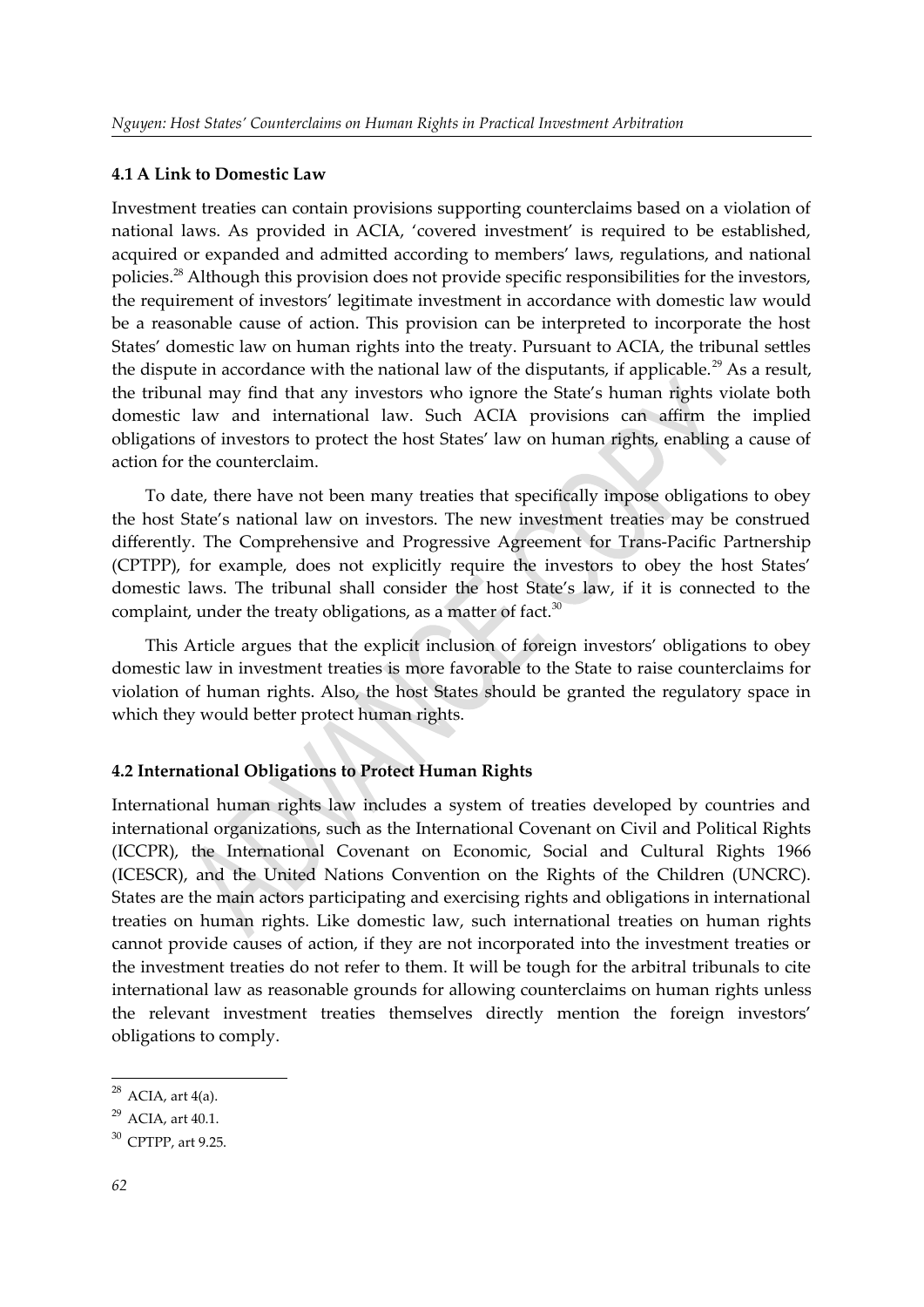<span id="page-8-2"></span><span id="page-8-0"></span>One tribunal may reject the host States' counterclaims in the absence of foreign investors' obligations contained in the treaty. $31$  Another tribunal has uncovered the existence of the legal grounds for counterclaims under an investment treaty.<sup>[32](#page-8-3)</sup> Responding to the investors' adverse actions and empirical diversified interpretations of investment arbitrations, States have modified investment treaties. Significantly, unlike traditional investment treaties, recent investment treaties have innovated, incorporating or referring to domestic and international law obligations or even including investors' obligations.<sup>[33](#page-8-5)</sup> These legal grounds will provide causes of action for counterclaims.

The number of such investment treaties is nonetheless limited. Recent investment treaties have initially provided incentives to investors to comply with international laws and standards on human rights. Some investment treaties require the investors to voluntarily protect human rights within the scope of the host States' commitments. For example, the Brazil-Malawi BIT, Art 9 provides that:

<span id="page-8-4"></span>"The investors and their investment shall develop their best efforts to comply with the following voluntary principles and standards for a responsible business conduct and consistent with the laws adopted by the host party receiving the investment: b) Respect the human rights of those involved in the companies' activities, consistent with the international obligations and commitments of the Host Party."

Other treaties expand the causes of action as they require investors to respect not only human rights within commitments of the host States, but also internationally recognized human rights. However, the majority of requirements are in the non-binding form. For example, the India-Kyrgyzstan BIT explicitly imposes corporate social responsibility on investors:

<span id="page-8-6"></span>"Investors and their enterprises shall endeavor to voluntarily incorporate internationally recognized standards of corporate social responsibility in their practices and internal policies, such as statements of principle that have been endorsed or are supported by the Parties. These principles may address issues such as labor, the environment, human rights, community relations and anti-corruption."[34](#page-8-7)

Other treaties may differ slightly but share the same language, for example, CPTPP, encouraging:

<span id="page-8-1"></span>[<sup>31</sup>](#page-8-0) *Teinver SA, Transportes de Cercanías SA and Autobuses Urbanos del Sur SA v The Argentine Republic* (ICSID Case No ARB/09/1, Award 21 July 2017) para 1066.

<span id="page-8-3"></span>[<sup>32</sup>](#page-8-2) *Maritime International Nominees Establishment v Republic of Guinea* (ICSID Case No ARB/84/4, Decision of the Ad hoc Annulment Committee 1989) para 8.01.

<span id="page-8-5"></span><sup>&</sup>lt;sup>[33](#page-8-4)</sup> For example, Brazil-Malawi Bilateral Investment Treaty (signed on 25 June 2015) (Brazil-Malawi BIT) art 9 provides an enclosed list of the investors' obligations.

<span id="page-8-7"></span><sup>&</sup>lt;sup>[34](#page-8-6)</sup> India-Kyrgyzstan Bilateral Investment Treaty (signed 14 June 2019) (India-Kyrgyzstan BIT) art 12.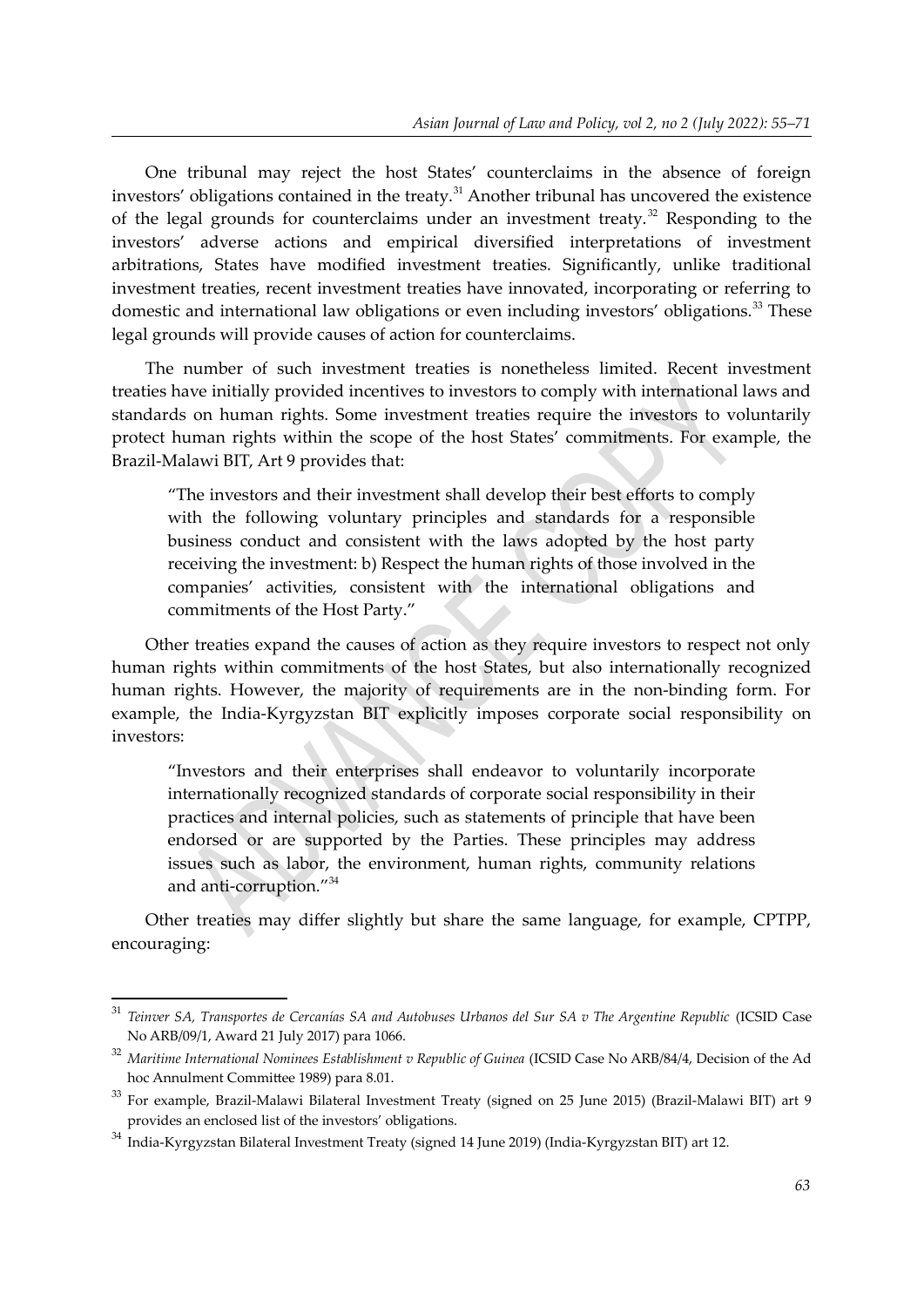<span id="page-9-0"></span>"Enterprises to voluntarily incorporate into their internal policies those internationally recognized standards, guidelines and principles of corporate social responsibility that have been endorsed or are supported by that Party."<sup>[35](#page-9-1)</sup>

<span id="page-9-2"></span>In ACIA, a provision on corporate social responsibility is not provided. Also, the treaty's language is relatively vague as it ensures the State's right to impose necessary measures to protect human life or health as long as they are not inconsistent with this Agreement.<sup>[36](#page-9-3)</sup> Neither this treaty specifically aims to protect human rights nor does it provide the investors' obligations to respect human rights. Instead, the host States are ensured their rights to have regulatory spaces in exceptional circumstances. A review of Vietnam's BITs also turns out the same result.<sup>[37](#page-9-5)</sup> The most important hindrance to the positive results for counterclaims is how the host State's right can be enforced on investors. This will make the State hardly challenge the investor's original claims, especially in terms of human rights violations.

<span id="page-9-4"></span>As a result, the inclusion of a direct, clear, and binding corporate social responsibility provision into investment treaties should be considered in the coming treaties to create better legal grounds for host States to defend human rights on their counterclaims.

# **5. Host States' Counterclaims for Violation of Human Rights in Investment Arbitration Practice**

<span id="page-9-6"></span>As analyzed in section 3 and section 4, the investment treaties prefer to provide non-binding or voluntary corporate responsibility, if such provision is included. Investment arbitration practice has reflected a few cases relating to counterclaims against human rights violations, which are based on voluntary instruments. Out of these cases, *Urbaser v Argentina*<sup>[38](#page-9-7)</sup> stands out. The tribunal experienced a difficult circumstance in deciding its jurisdiction over counterclaims related to human rights.

<span id="page-9-8"></span>In the case of *Urbaser v Argentina*, [39](#page-9-9) Urbaser SA, Consorcio de Aguas Bilbao Bizkaia and Bilbao Biskaia Ur Partzuergoa are shareholders of AGBA. This company supplied water and drainage services based on a franchising agreement with the Buenos Aires province, Argentina in the Regulatory Framework. As had experienced the economic crisis in 2001, Argentina promulgated some emergency measures in 2002, resulting in AGBA's loss. Consequently, AGBA demanded a review of the franchise over and over again but received no reply. As of 2006, the Buenos Aires provincial government declared its intention of

<span id="page-9-1"></span> $35$  CPTPP, art 9.17.

<span id="page-9-3"></span> $36$  ACIA, art 17.1(b),(c).

<span id="page-9-5"></span> $37$  Vietnam has singed 67 Bilateral Investment Treaties, 27 Treaties with Investment Provisions, and 21 Investment Related Instruments, see 'Country Navigator' (*UNCTAD Investment Policy Hub*) <https://investmentpolicy.unctad.org/country-navigator/237/viet-nam>.

<span id="page-9-7"></span>[<sup>38</sup>](#page-9-6) *Urbaser* (n [25](#page-6-7)).

<span id="page-9-9"></span> $39$  ibid paras 27–39.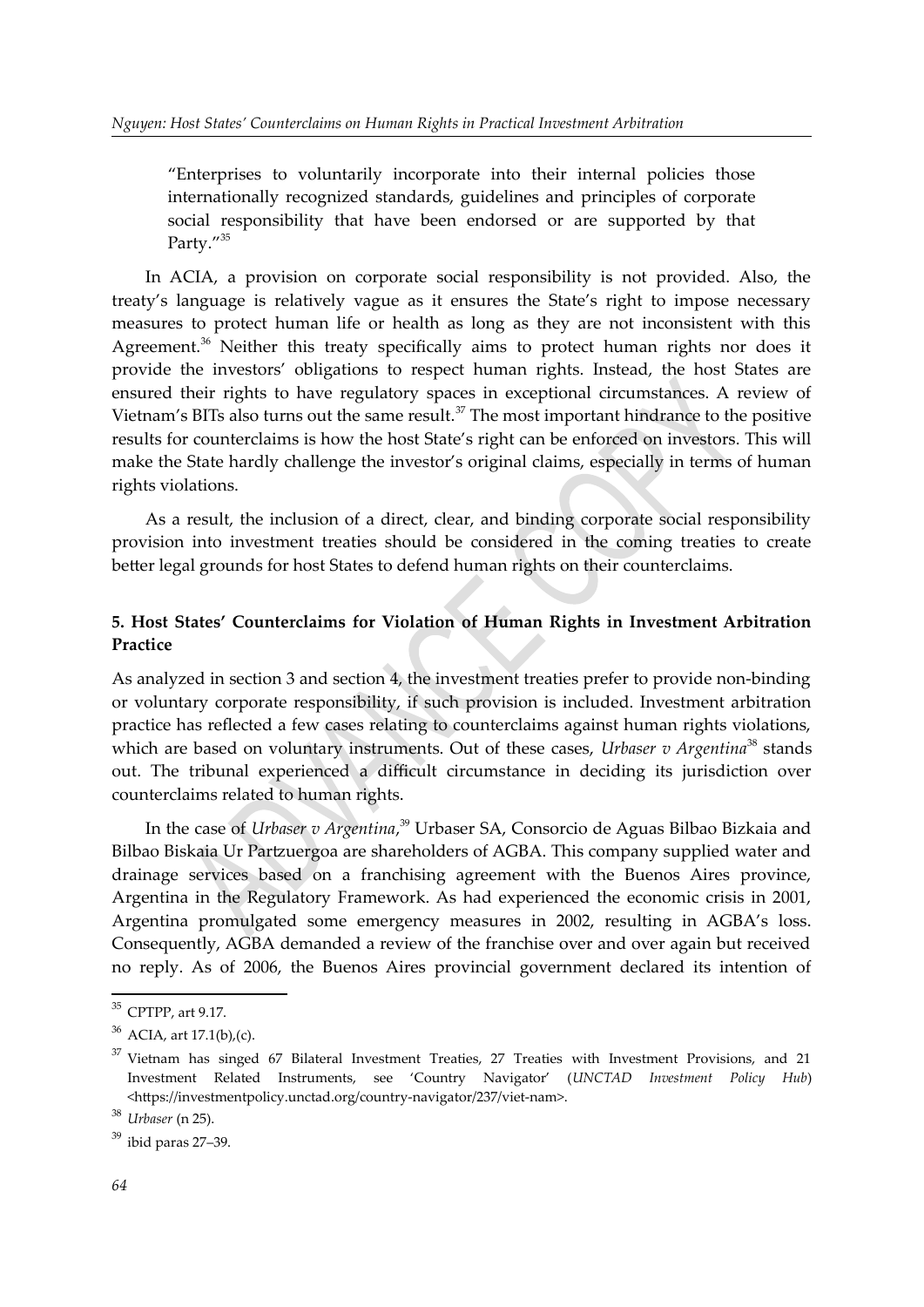terminating its contract with AGBA. Urbaser then went bankrupt. Subsequently, Urbaser sued Argentina to ICSID, accusing that Argentina breached the Bilateral Investment Treaty between Argentina and Spain. As mentioned by Urbaser, Argentina was accused of its noncompliance with its obligation provided in Article III.1 to protect foreign investment and did issue unfair or discriminatory measures; Article IV.1 to accord fair and equitable treatment; and Article V to prohibit unlawful and discriminatory expropriation of investments.  $40$ Argentina then filed a counterclaim alleging that AGBA did not provide sufficient investment to deliver services, violating people's right to access water.

<span id="page-10-2"></span><span id="page-10-0"></span>Firstly, the tribunal assented to its jurisdiction on the State's counterclaims, grounded in a broad arbitration provision. In particular, this tribunal permitted Argentina to file any counterclaims against a claimant as long as they are relating to the investment.<sup>[41](#page-10-3)</sup> Secondly, the tribunal recognized the procedural right of the host State to file counterclaims, and the possibility of adopting different legal regimes besides the treaties, including the State's law and investment contract - to serve as the legal grounds for the counterclaims.<sup>[42](#page-10-5)</sup>

#### <span id="page-10-4"></span>**5.1. Decision on the Jurisdiction on the Counterclaims**

<span id="page-10-6"></span>The tribunal decided on its jurisdiction over the counterclaims, based on the BIT and the connection between counterclaims and original claims. Firstly, the tribunal cited the BIT between Argentina and Spain<sup>[43](#page-10-7)</sup> to confirm that: "this provision is completely neutral as to the identity of the claimant or respondent in an investment dispute arising between the parties<sup>"[44](#page-10-9)</sup> This provision did not assume that the State could not file a counterclaim.

<span id="page-10-12"></span><span id="page-10-10"></span><span id="page-10-8"></span>The host State could not initiate an investment-related dispute directly against an investor.<sup>[45](#page-10-11)</sup> The tribunal mentioned Article  $X(3)$ , stating that both the Claimant and the Respondent could be a party, in certain circumstances, submitting its claims to an international forum.<sup>[46](#page-10-13)</sup> The tribunal then took a broad approach on the approved arbitration tribunal instituted by the BIT, confirming the non-restriction of "a future counterclaim or any other limitation relating to Article X of the BIT." $47$  As a result, the tribunal concluded that the Respondent's counterclaim is possibly allowed in this case.<sup>[48](#page-10-17)</sup>

<span id="page-10-16"></span><span id="page-10-14"></span><span id="page-10-1"></span> $40$  ibid para 35.

<span id="page-10-3"></span> $41$  ibid para 1150.

<span id="page-10-5"></span> $42$  ibid para 1192.

<span id="page-10-7"></span> $^{43}$  $^{43}$  $^{43}$  Argentina-Spain Bilateral Investment Treaty (entered into force 28 September 1992) (Argentina-Spain BIT) art 10 provides that "disputes arising between a Party and an investor of the other Party in connection with investments within the meaning of this Agreement shall, as far as possible, be settled amicably between the parties to the dispute".

<span id="page-10-9"></span>[<sup>44</sup>](#page-10-8) *Urbaser* (n 25) para 1143.

<span id="page-10-11"></span> $45$  ibid.

<span id="page-10-13"></span> $46$  ibid.

<span id="page-10-15"></span> $47$  ibid para 1148.

<span id="page-10-17"></span> $48$  ibid para 1150.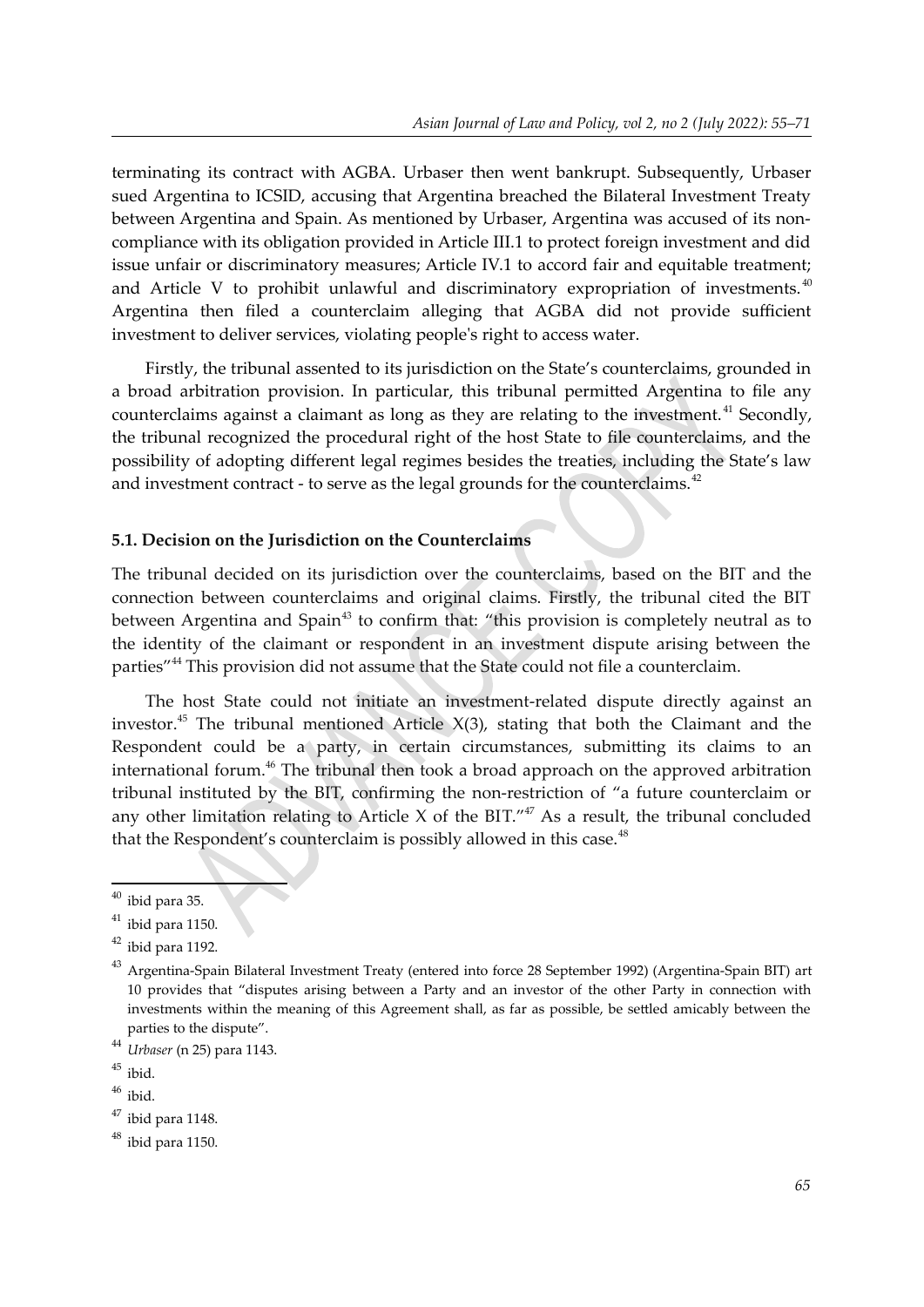<span id="page-11-0"></span>Secondly, in terms of the relation to the original claim, the tribunal observed the manifestly close connection to the counterclaim. Such claims concerned the same investment covered by the BIT. $49$  As the tribunal found a link between the principal and counterclaim, this counterclaim had a reasonable basis.

#### **5.2. Decision on the Cause of Action**

<span id="page-11-2"></span>In the counterclaim, the claimant was alleged to have failed to provide adequate drinking water and drainage services, constituting a violation of the obligations provided in international human rights law. [50](#page-11-3) Upon investigating the cause of action, the tribunal found the applicable law under not only the BIT between Argentina and Spain, but also under other sources of law. Applying Article 31(1) of the Vienna Convention to interpret the BIT, the tribunal contended that the wordings of BIT expressly enabled an external source of law outside the BIT,<sup>[51](#page-11-5)</sup> namely 'international law and human rights',<sup>[52](#page-11-7)</sup> and 'the human right to water in the framework of AGBA's Concession'.<sup>[53](#page-11-9)</sup> Though finding its jurisdiction on the respondent's counterclaim, the Tribunal eventually decided in favor of the claimant at the merit stage.

<span id="page-11-16"></span><span id="page-11-14"></span><span id="page-11-12"></span><span id="page-11-10"></span><span id="page-11-8"></span><span id="page-11-6"></span><span id="page-11-4"></span>In dealing with the respondent's counterclaim alleging that the claimant denied the right to water to Argentine nationals, the tribunal referred to various external sources of law, namely the 1948 Universal Declaration of Human Rights (UDHR) $54$  and the 1966 ICESCR.<sup>[55](#page-11-13)</sup> The tribunal also mentioned the statement of the UN Committee on Economic, Social, and Cultural Rights relating to the right to water.<sup>[56](#page-11-15)</sup> The above instruments recognize the human rights to safe drinking water and sanitation.<sup>[57](#page-11-17)</sup> Unfortunately, while these sources of law provide specific human rights, they do not grant peremptory obligations on investors to be bound by those obligations in international law.<sup>[58](#page-11-19)</sup> The tribunal, therefore, concluded that while a State Party is imposed an obligation to enforce human rights to water, that does not mean a private party—the foreign investor also owed such obligation in the absence of a contract or legal relationship.[59](#page-11-21)

<span id="page-11-20"></span><span id="page-11-18"></span><span id="page-11-1"></span> $49$  ibid para 1153.  $50$  ibid para 1159.

<span id="page-11-5"></span><span id="page-11-3"></span> $51$  ibid para 1192.

<span id="page-11-7"></span> $52$  ibid paras 1192–1210.

<span id="page-11-9"></span> $53$  ibid paras 1211–1221.

<span id="page-11-11"></span> $^{54}$  $^{54}$  $^{54}$  ibid para 1196, the Tribunal cited arts 1, 21, 25 and 30 of the 1948 Universal Declaration of Human Rights.

<span id="page-11-13"></span><sup>&</sup>lt;sup>[55](#page-11-12)</sup> ibid para 1197, in this paragraph the Tribunal cited arts 11(1) and 12 on the right of people to an adequate life, and art 5(1) of the 1966 International Covenant on Cultural and Social Rights 1966.

<span id="page-11-15"></span> $56$  ibid para 1197.

<span id="page-11-17"></span> $57$  ibid paras 1196–1198.

<span id="page-11-19"></span> $58$  ibid para 1206.

<span id="page-11-21"></span> $59$  ibid para 1210.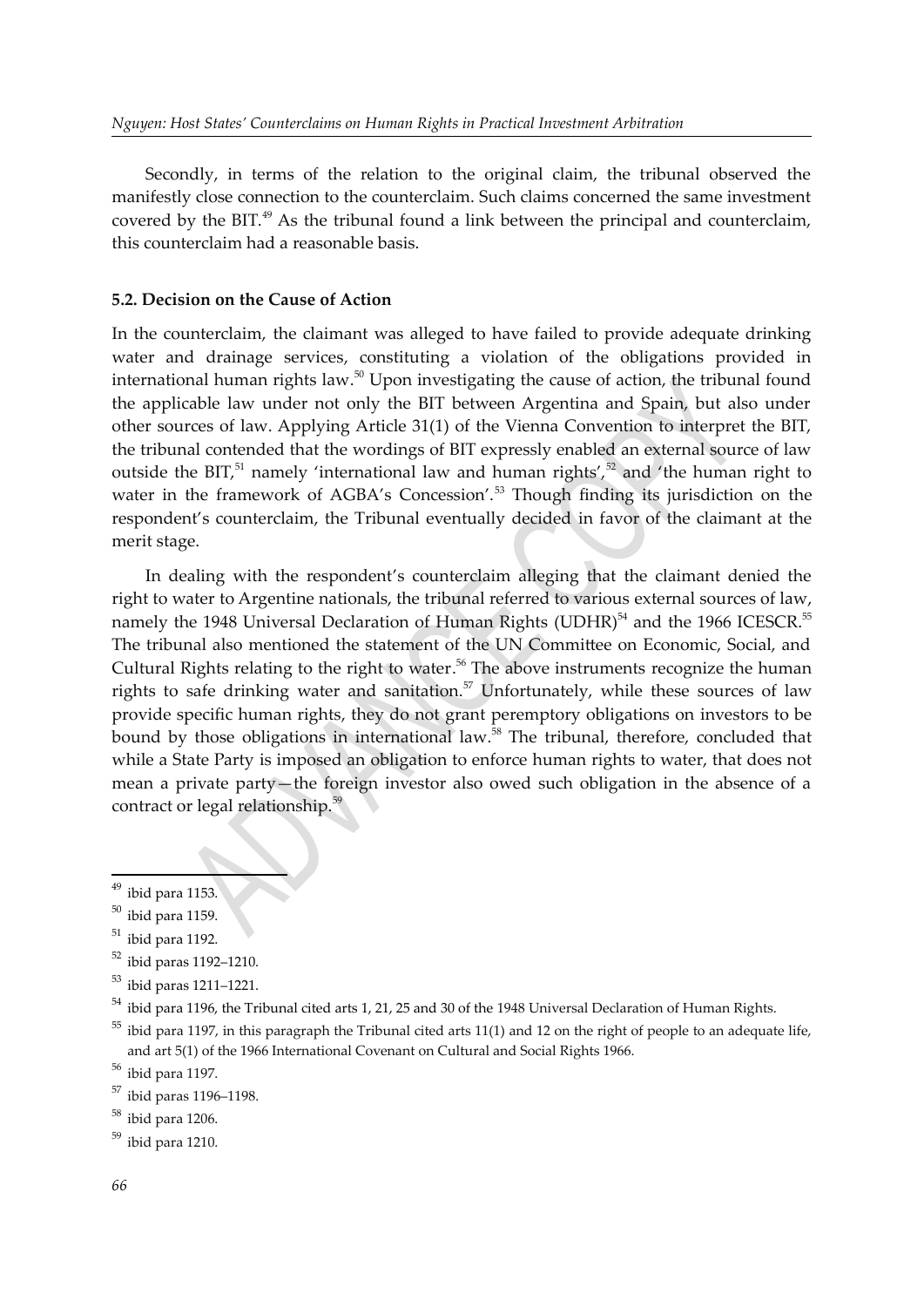With all being said, granting the host State a right to file a counterclaim is insufficient. Such rights must be accompanied by the cause of actions. There should be explicit provisions on investors' obligations to protect human rights. The cause of action may be in the form of a contractual provision, a regulation in domestic law, or a provision in an investment treaty.

#### **6. Control of Future Commitments on States' Counterclaims for Human Rights Violation**

To allow for human rights counterclaims in investment arbitration, legislators are supposed to balance between protecting investors' rights and leaving regulatory space for the State to protect human rights. Investors who perform in breach of human rights should be not allowed. Scholars also raise their strong voices, emphasizing the necessity for maintaining the sustainable development of States.<sup>[60](#page-12-1)</sup>

# <span id="page-12-0"></span>**6.1. Inclusion of Explicit Provisions on the Counterclaim in Investment Treaty**

Providing counterclaims in investment treaties contributes important implications for the tribunal's jurisdiction over counterclaims in a dispute. States can draft provisions that either contain the consent to counterclaims and the connection requirement or only the consent. Based on the existing clauses, the Article suggests that there are following factors that should be taken into account to make counterclaim related provisions work in the proceedings: (i) the inclusion of express treaty language to address counterclaim jurisdiction (as implicit consent is largely dependent on the tribunal's views and interpretations):  $61$  (ii) the optional inclusion of connection requirement (as cases show that regardless of whether this requirement exists in the treaties or not, tribunals always examine the connection between counterclaims and original claims to the requirement of the arbitration rules). $62$ 

<span id="page-12-2"></span>As analyzed in section 5.2, The tribunal in this case has taken a broad interpretation in terms of the eligibility of the respondent's counterclaim. Generally, the counterclaim in *Urbaser v Argentina* should be taken into consideration from a broader perspective. Under the auspice of ACIA, counterclaims are constructed in an implicit manner (mentioned in section 3.2.2). It would be better if the consent to counterclaims in ACIA appears in a more explicit form. The ACIA's member may consult the broadest scope of counterclaims found in other treaties, which explicitly allow counterclaims with no limitation. For example, Argentina-Unite Arab Emirates Bilateral Investment Treaty (BIT) provides that:

<span id="page-12-4"></span>"Upon submission of its counter-memorial, or at a later stage of the proceedings, if the Arbitral Tribunal decides that, under the circumstances, the delay is justified, the respondent may submit a counter-claim directly

<span id="page-12-1"></span>[<sup>60</sup>](#page-12-0) Bruno Simma, 'Foreign Investment Arbitration: A Place for Human Rights?' (2011) 60 *I*nternational and Comparative Law Quarterly 577.

<span id="page-12-3"></span>[<sup>61</sup>](#page-12-2) For example, *Spyridon Roussalis v Romania* (ICSID Case No ARB/06/1, Award 7 December 2011) paras 859–877, the Tribunal rejected the jurisdiction on counterclaims.

<span id="page-12-5"></span>[<sup>62</sup>](#page-12-4) For example, see the tribunal's opinions in *Urbaser* (n 25).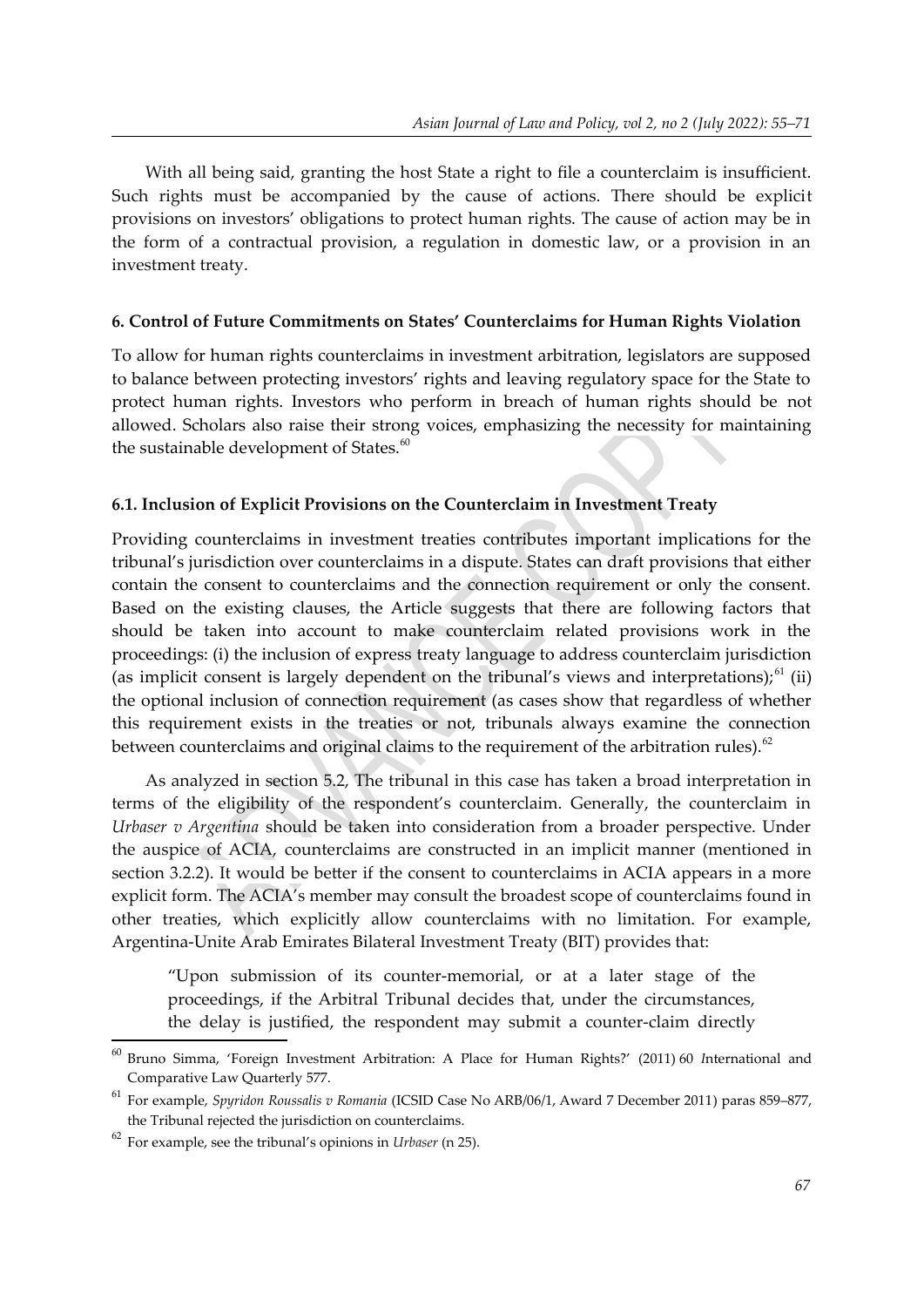<span id="page-13-4"></span><span id="page-13-2"></span><span id="page-13-0"></span>related with the dispute, provided that the disputing party shall specify precisely the basis for the counter-claim."[63](#page-13-1)

The language of this clause is similar to the current UNCITRAL Arbitration Rules. The only noticeable difference is the condition that 'the disputing party shall specify precisely the basis for the counterclaim'. [64](#page-13-3) In the Rules, the counterpart is 'provided that the arbitral tribunal has jurisdiction over it'.<sup>[65](#page-13-5)</sup>

#### **6.2. Inclusion of Explicit Provision on the Cause of Action**

# **6.2.1. Inclusion of the Investors' Responsibility in Investment Treaties**

<span id="page-13-6"></span>Upon receiving the claimants' consent to the host states' counterclaims, the tribunal may recognize its jurisdiction. The inquiry, however, does not come to a full stop there. Some tribunals have rejected the host States' counterclaims in the absence of investors' obligations provided in the investment treaty.<sup>[66](#page-13-7)</sup> In light of the lack of explicit provisions in a BIT as an indication that parties impose obligations for investors like the *Urbaser v Argentina* case, it is not apparently convincing to import such an obligation into a BIT merely because this obligation is provided under treaties on human rights. Counterclaims have to be built on the grounds of obligations imposed on the investors that are founded in investment treaties. To prevent the current uncertainty and reluctance of arbitral tribunals in previous disputes.<sup>[67](#page-13-9)</sup> explicit provisions allowing counterclaims are necessarily included in the treaty. The negotiators of investment treaties, in the future negotiation, can peruse the Brazil-Malawi  $BIT<sup>68</sup>$  $BIT<sup>68</sup>$  $BIT<sup>68</sup>$  as follows:

<span id="page-13-10"></span><span id="page-13-8"></span>"The investors and their investment shall develop their best efforts to comply with the following voluntary principles and standards for a responsible business conduct and consistent with the laws adopted by the host party receiving the investment: b) Respect the human rights of those involved in the companies' activities, consistent with the international obligations and commitments of the Host Party."

<span id="page-13-12"></span>Such BIT provides a direct corporate social responsibility (CSR) clause in a strong language. CSR can be envisaged under an enclosed list, detailing specific responsibilities of investors.<sup>[69](#page-13-13)</sup> CSR and the investors' obligations to obey the host States' domestic law are also

<span id="page-13-1"></span> $63$  Argentina-UAE BIT, art 28(4).

<span id="page-13-3"></span>[<sup>64</sup>](#page-13-2) Arbitration Rules (United Nations Commission on International Trade Law) UN Doc A/31/98, 31st Session Supp No 17 (UNCITRAL Arbitration Rules) art 21(3).

<span id="page-13-5"></span> $65$  ibid.

<span id="page-13-7"></span>[<sup>66</sup>](#page-13-6) *Teinver SA* (n 31) para 1066; *Urbaser* (n 25) paras 1209–1210.

<span id="page-13-9"></span> $67$  ibid.

<span id="page-13-11"></span><sup>&</sup>lt;sup>[68](#page-13-10)</sup> Brazil-Malawi BIT, art 9.

<span id="page-13-13"></span> $69$  ibid, art 9 provides an enclosed list of the investors' obligations.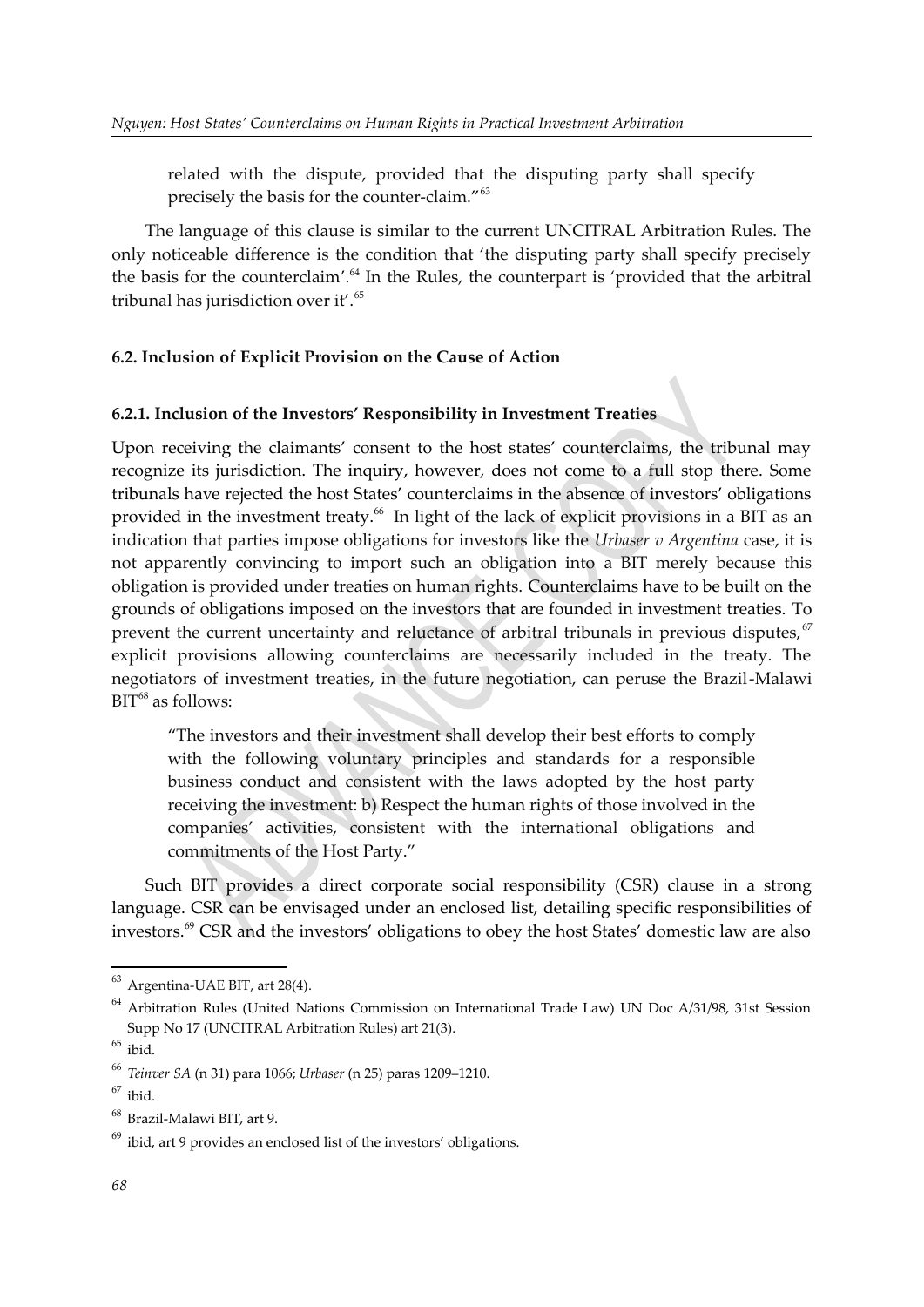<span id="page-14-0"></span>combined in a unique clause. Significantly, this clause also requires the investors to respect the State's human rights concerns, obligations and commitments. Such a clause can be a good solution for the debatable issue arising in future cases which resemble the material facts of *Urbaser v Argentina*. [70](#page-14-1) Scholars have supported the approach in which individuals can be subjects of international obligations and commitments, especially in investment disputes.<sup>[71](#page-14-3)</sup> The review of a line of cases shows the same convergence of support, recognizing this approach. $^{72}$  $^{72}$  $^{72}$ 

<span id="page-14-6"></span><span id="page-14-4"></span><span id="page-14-2"></span>A recent development reflects that States have been including clauses referring to the investors' obligations to protect human rights, shifting from a mostly passive role in investment dispute international human rights to a new version with a more active role. The 2012 Model BIT of the Southern African Development Community imposes on investors duties "to respect human rights in the workplace and in the community and State in which they are located …. investors and their investments shall not undertake or cause to be undertaken acts that breach such human rights."<sup>[73](#page-14-7)</sup> The explicit language in this instrument means an obligatory responsibility rather than a voluntary recommendation. Recently, the Draft Pan-African Investment Code (Draft PAIC) has been viewed as the investment treaty providing the most obligations on investors so far.<sup>[74](#page-14-9)</sup> Provisions on protecting human rights are also included in the Draft PAIC.<sup>[75](#page-14-11)</sup> Although investment experts have harshly criticized Draft PAIC for its "too protectionist" instrument,<sup>[76](#page-14-13)</sup> it can be seen as an awakening of developing States after responding to tough investment disputes.

<span id="page-14-12"></span><span id="page-14-10"></span><span id="page-14-8"></span>For the future revision of ACIA, the negotiators should provide more express provisions on corporate social responsibilities on the investors, more specific obligations to respect human rights, instead of a general provision on legitimate investment as analyzed in section 4.1. These clauses can be useful tools for the host State to consolidate the

<span id="page-14-1"></span>[<sup>70</sup>](#page-14-0) *Urbaser* (n 25) paras 1209–1210, the tribunal assumed that "even when a State party assumes an obligation under international law to protect and promote environmental or human rights, that obligation is not transferred to foreign investors operating in that State by virtue of an investment treaty".

<span id="page-14-3"></span>[<sup>71</sup>](#page-14-2) Marek St Korowicz, 'The Problem of the International Personality of Individuals' (1956) 50 The American Journal of International Law 533–562; Ted Gleason, 'Examining Host-State Counterclaims for Environmental Damage in Investor-State Dispute Settlement from Human Rights and Transnational Public Policy Perspectives' (1 September 2021) 21 International Environmental Agreements: Politics, Law and Economics 427–444.

<span id="page-14-5"></span>[<sup>72</sup>](#page-14-4) *Texaco Overseas Petroleum Co/Cal Asiatic Oil Co v Government of the Libyan Arab Republic* (Award 19 January 1977) para 47, a sole arbitrator opined that "for the purposes of interpretation and performance of the contract, it should be recognized that a private contracting party has specific international capacities".

<span id="page-14-7"></span> $^{73}$  $^{73}$  $^{73}$  The Southern African Development Community Model Bilateral Investment Treaty, art 15.

<span id="page-14-9"></span><sup>&</sup>lt;sup>[74](#page-14-8)</sup> African Union Comission's Draft Pan-African Investment Code includes no less than provisions on investor obligations, see ch 4, arts 19–24.

<span id="page-14-11"></span><sup>&</sup>lt;sup>[75](#page-14-10)</sup> African Union Comission's Draft Pan-African Investment Code, ch 4, arts 19–24.

<span id="page-14-13"></span>[<sup>76</sup>](#page-14-12) R Rameau, 'The Pan-African Investment Code as a Model for Negotiation on the Investment Protocol to the Agreement Establishing the African Continental Free Trade Area' (2021) 4 Transnational Dispute Settlement Management <https://www.transnational-dispute-management.com/journal-advance-publication-article.asp? key=1874>.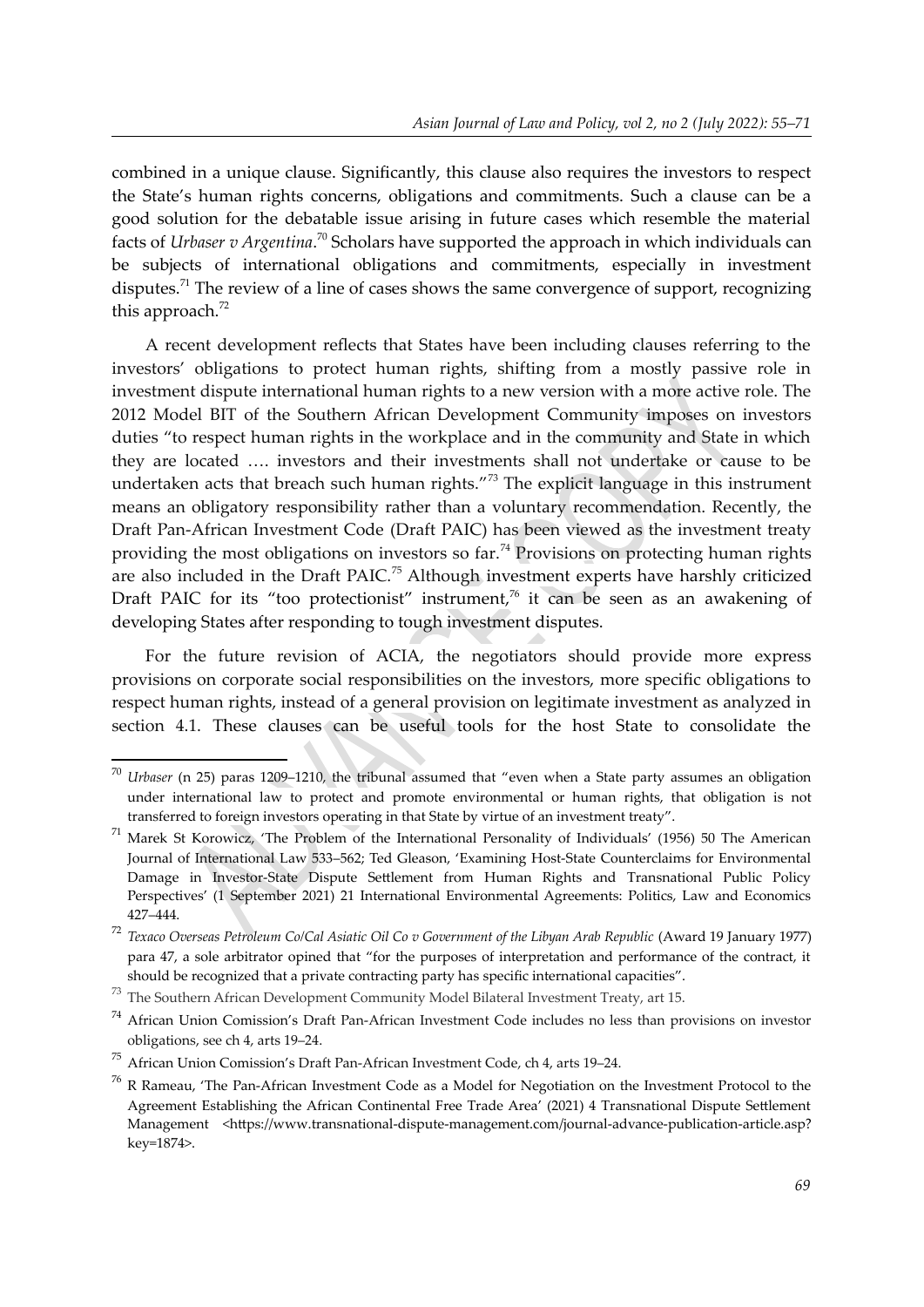establishment of counterclaims on corporate responsibilities. Also, a detailed list of such responsibilities would prevent the circumstances in which the tribunals interpret provisions differently from the host States' ideas.

#### **6.2.2. Inclusion of the Investors' Responsibility in Domestic Law**

The inclusion of clauses on the responsibilities of foreign investors under domestic law is convincing, especially providing the causes of action to enable States' counterclaims. Such clauses actually prevent tribunals from refusing the close link between the host State's counterclaims for human rights violations and the foreign investor's original treaty-based claims.

<span id="page-15-0"></span>Voluntary regulatory mechanisms can also be a good choice for the States. The first legalistic approach must be the category in which the home State and host States issue CSR in their own competence. For instance, the Chinese government adopts directives, containing provisions on CSR. These provisions pave a path to a 'harmonious society'.<sup>[77](#page-15-1)</sup> Indian competent authorities stimulate the application of CSR to improve and promote the public interest and prevent the risky impacts of globalization. [78](#page-15-3) The Article argues that other countries should take this approach as a lesson.

<span id="page-15-6"></span><span id="page-15-4"></span><span id="page-15-2"></span>All ASEAN countries' constitutions mention human rights. For example, in Thailand, while the 1997 Constitution of the Kingdom of Thailand is assumed to support CSR initiatives, it does not distinguish whether this Constitution requires the responsibilities of the State to protect human rights or the responsibilities of individuals. A developing country like Myanmar has made a movement in promulgating an Anti-corruption Code of Ethics for Companies and Body Corporates.<sup>[79](#page-15-5)</sup> Also, Vietnam has taken initial steps in preparing to build effective mechanisms to improve the responsibilities of business.<sup>[80](#page-15-7)</sup> A Code of Ethics for Companies or specific regulations on CSR, including the provisions on protecting human rights, is a highly recommended solution to prevent unfaithful investors and frivolous cases, if any. Should there be disputes, the States may refer to national law or code of conduct as legal arguments that illegitimate investments should not be protected.

<span id="page-15-1"></span> $^{77}$  $^{77}$  $^{77}$  M Douchin, 'Corporate Social Responsibility: Private Self-Regulation is Not Enough' [2002] 24 Private Sector Opinion <https://www.ifc.org/wps/wcm/connect/6078df23-a976-4c1d-abb7-a71c3bcbe678/PSO24.pdf? MOD=AJPERES&CVID=jtCxiKA>.

<span id="page-15-3"></span> $78$  ibid.

<span id="page-15-5"></span> $79$  Myanmar's Anti-corruption Code of Ethics for Companies and Body Corporates (entered into force 1 August 2018).

<span id="page-15-7"></span> $80$  Within the framework of a project sponsored by the United Nation Development Programme, The Vietnamese Ministry of Justice has operated a training and consultation workshop on 'Recommendations to Advance Responsible Business Practice in Vietnam', 29 October 2021.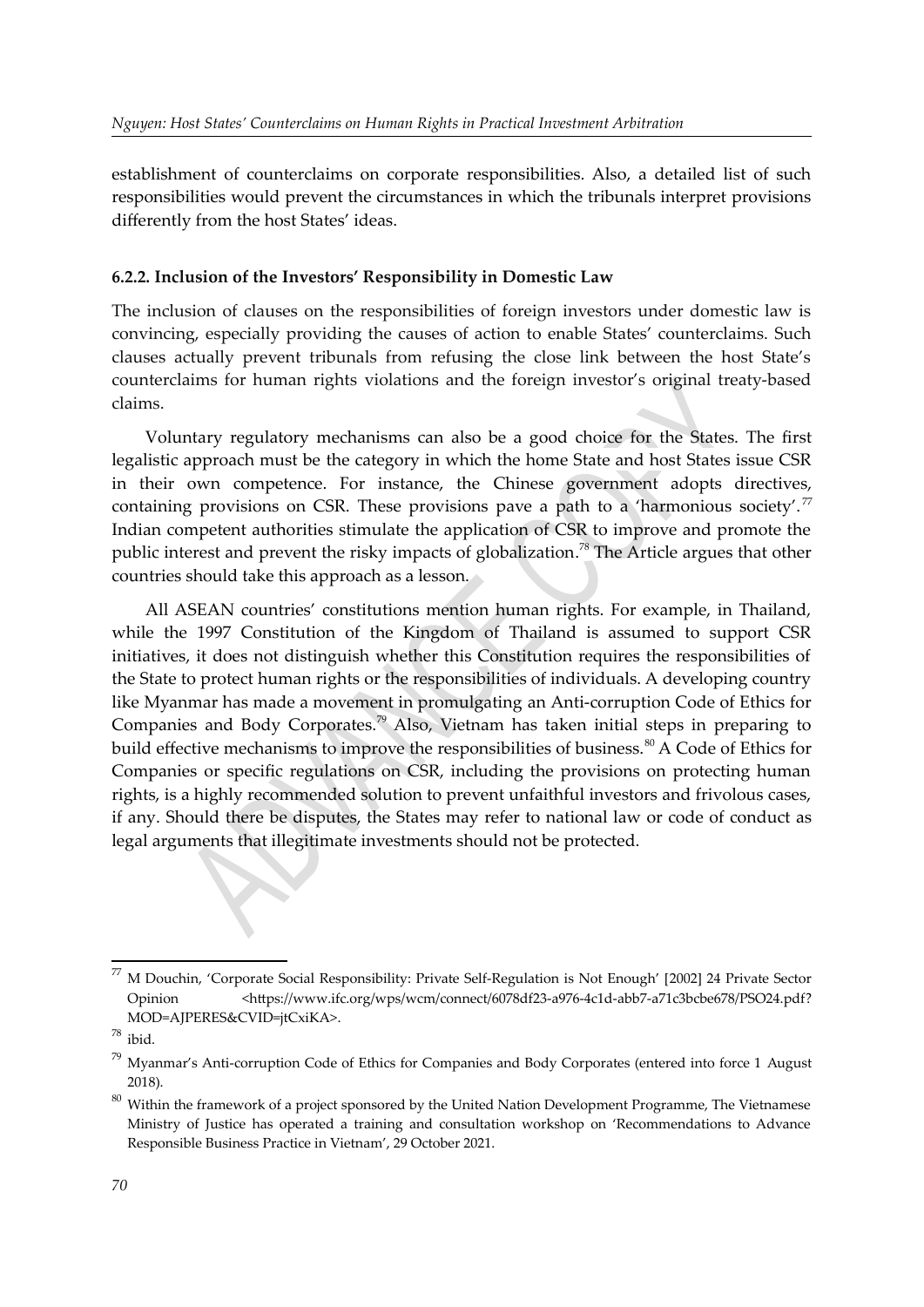# **7. Conclusion**

The languages of investment treaties may provide States' rights to make counterclaims for violation of human rights in implicit or explicit manners. Implicitly, such right appears under an implied consent to counterclaims clause and a clause recognizing exemptions for the State to protect the public interest in investment treaties. At least, this indirect clause can create a reasonable ground for the tribunal to interpret the host State's rights to make counterclaims. Notwithstanding, such right still depends on the interpretation of the tribunal in a certain case. Explicitly, it appears in a direct consent to counterclaims and corporate responsibility clauses in investment treaties or even in domestic law. Such inclusion of counterclaims and investors' responsibilities, especially the duty to respect human rights, in the investment treaties helps balance the rights and obligations of the host States and investors. As such, these explicit provisions will create better legal grounds for the host State to defend their legitimate rights on protecting human rights, guarantee predictability, and avoid the inconsistent interpretation or the reluctance of tribunals. Also, the States increasingly perceive regulations or codes of conduct for companies as essential ways for promoting social responsibilities and sustainable investments.

# **Acknowledgement**

The author would like to thank the Faculty of Law, Multimedia University in Malaysia for hosting the Webinar entitled Global Governance and Human Rights on August 12, 2021. The author also would like to thank the editors for assisting and clarifying some technical points.

# **Funding Information**

<span id="page-16-0"></span>The author received no funding from any party for the research and publication of this article. ◆